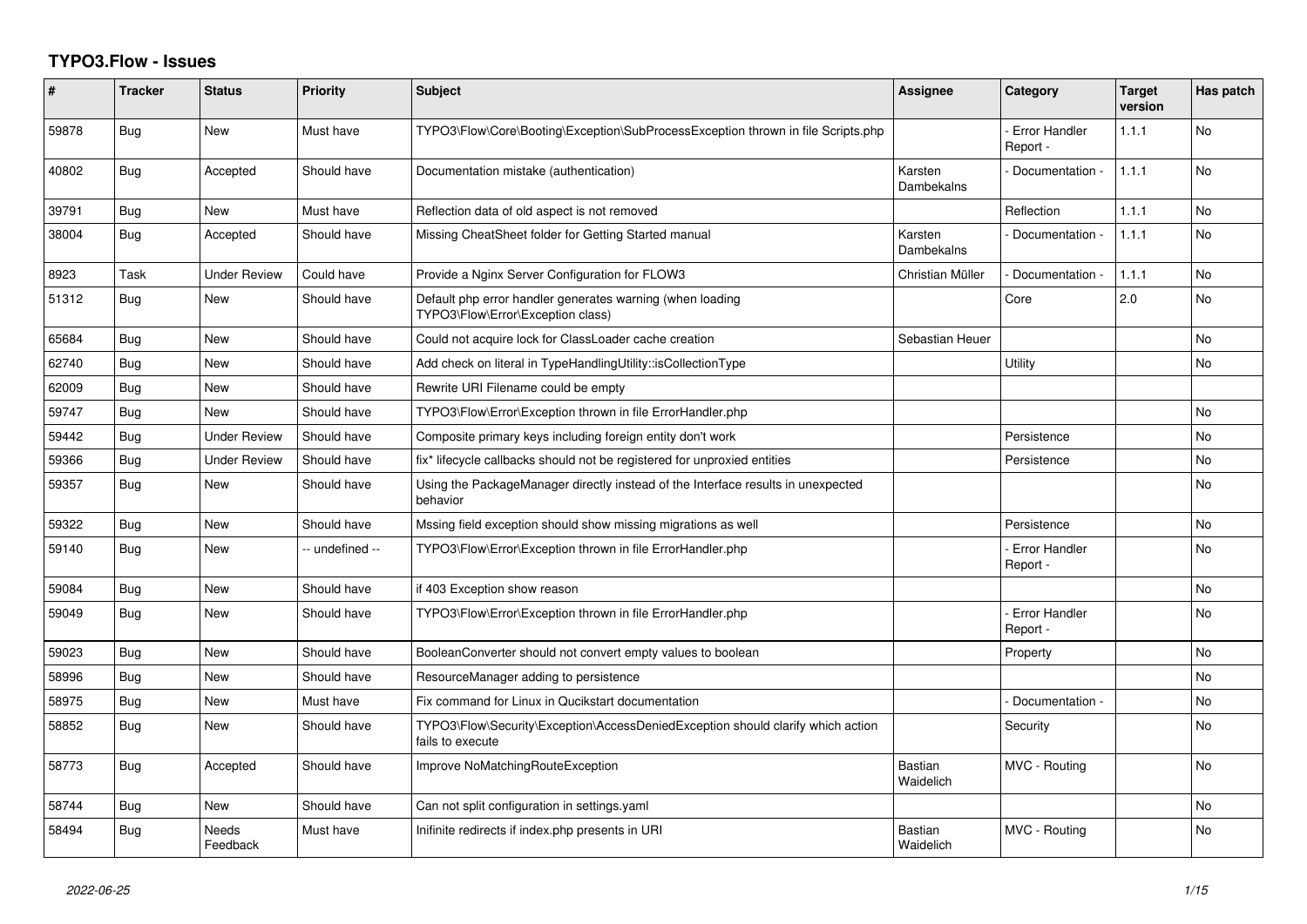| #     | <b>Tracker</b> | <b>Status</b>       | <b>Priority</b> | <b>Subject</b>                                                                                                       | Assignee              | Category                    | <b>Target</b><br>version | Has patch |
|-------|----------------|---------------------|-----------------|----------------------------------------------------------------------------------------------------------------------|-----------------------|-----------------------------|--------------------------|-----------|
| 58193 | <b>Bug</b>     | <b>Under Review</b> | Should have     | Forward-port changelogs to master branch                                                                             | Karsten<br>Dambekalns |                             |                          | No        |
| 57972 | Bug            | New                 | Should have     | Missing @ManyToOne in example for resource                                                                           |                       | Documentation -             |                          | <b>No</b> |
| 57815 | Bug            | <b>New</b>          | Should have     | Invalid resources are saved in the persistent resources folder                                                       |                       | Resource                    |                          | <b>No</b> |
| 57796 | <b>Bug</b>     | New                 | Should have     | XLIFF Fails if $id ==$ nodedata                                                                                      |                       |                             |                          | No        |
| 57541 | <b>Bug</b>     | <b>Under Review</b> | Must have       | Content Security: operands work intrinsically differently in Rewrite and Manual check                                |                       | Security                    |                          | <b>No</b> |
| 57450 | <b>Bug</b>     | New                 | Should have     | International E-Mail addresses (umlauts, etc.) are not validated correctly                                           |                       | Validation                  |                          | No        |
| 57437 | Bug            | New                 | Should have     | Composer package replacement is not supported                                                                        |                       | Package                     |                          | <b>No</b> |
| 56856 | Bug            | <b>Under Review</b> | Must have       | Fix StandardView Template                                                                                            |                       |                             |                          | No        |
| 56601 | <b>Bug</b>     | <b>Under Review</b> | Must have       | PersistenceManager wrong handling of ORM\ld                                                                          |                       |                             |                          | No        |
| 56573 | <b>Bug</b>     | New                 | Should have     | Converting by Flow\Identity                                                                                          |                       | Persistence                 |                          | <b>No</b> |
| 56544 | Bug            | New                 | Must have       | FLOW Exception on tar package inclusion via composer                                                                 |                       | Core                        |                          | No        |
| 56107 | Bug            | New                 | Should have     | Property mapping configuration only supports one wildcard at a time                                                  |                       | Property                    |                          | No        |
| 55954 | <b>Bug</b>     | New                 | Should have     | Associations to ValueObjects should not be cascade all'd                                                             |                       |                             |                          | No        |
| 55937 | <b>Bug</b>     | New                 | Must have       | FlashMessage queue is lost                                                                                           |                       | Session                     |                          | No        |
| 55306 | Bug            | <b>Under Review</b> | Should have     | Filenames should not exceed 255 characters                                                                           | Christian Müller      |                             |                          | No        |
| 54744 | <b>Bug</b>     | New                 | Should have     | System.log contains many NOTICE Flow The argument "workspace" declared in<br>pointcut does not exist in method TYPO3 |                       | Log                         |                          | No        |
| 54589 | <b>Bug</b>     | New                 | Should have     | Role parent is not removed from roles MM table                                                                       |                       | Security                    |                          | <b>No</b> |
| 54549 | Bug            | New                 | Must have       | PackageManager::createPackage is incompatible to PackageManagerInterface                                             |                       |                             |                          | No        |
| 54458 | Bug            | New                 | Should have     | Missing Version Number in packages                                                                                   |                       | Package                     |                          | No        |
| 54451 | Bug            | New                 | Must have       | No functionality at Apache environments with suexec                                                                  |                       |                             |                          | No        |
| 54446 | Bug            | New                 | Should have     | Cache filebackend 'include once'                                                                                     |                       | Cache                       |                          | No        |
| 54381 | Bug            | New                 | -- undefined -- | TYPO3\Flow\Core\Booting\Exception\SubProcessException thrown in file Scripts.php                                     |                       | Error Handler<br>Report -   |                          | No        |
| 54181 | <b>Bug</b>     | New                 | Could have      | Use date_default_timezone_get() instead of ini_get('date.timezone')                                                  |                       | Core                        |                          | Yes       |
| 54146 | <b>Bug</b>     | New                 | Should have     | Different sorting of arguments in ACL Patterns doesnt work                                                           | Christian Müller      | Security                    |                          | No        |
| 53851 | Bug            | New                 | -- undefined -- | TYPO3\Flow\Core\Booting\Exception\SubProcessException thrown in file Scripts.php                                     |                       | - Error Handler<br>Heport - |                          | No        |
| 53620 | Bug            | New                 | Should have     | Move Classes/TYPO3/Flow/Composer to own Package                                                                      |                       | Package                     |                          | No        |
| 53533 | Bug            | New                 | Should have     | Class reflection assumes reverse PSR-0, can lead to fail in autoloader                                               |                       | Reflection                  |                          | No        |
| 53350 | <b>Bug</b>     | Accepted            | Should have     | Trying to create a Link in an Template in CLI Context should provide a helpful<br>exception                          | Bastian<br>Waidelich  | MVC - Routing               |                          | No        |
| 53262 | <b>Bug</b>     | New                 | Should have     | FileBakend have some race condition                                                                                  | Dominique Feyer       | Cache                       |                          | Yes       |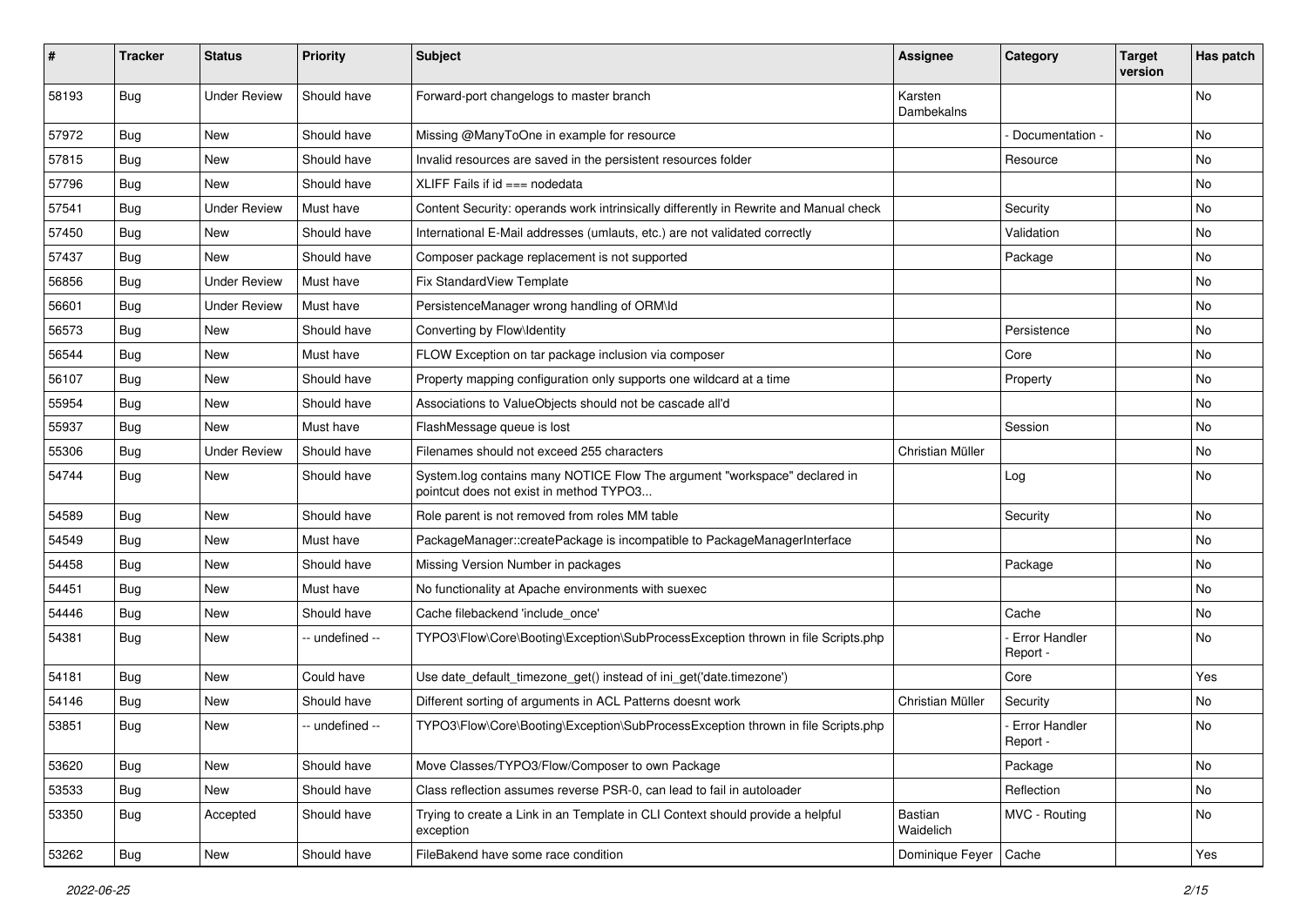| #     | <b>Tracker</b> | <b>Status</b>       | <b>Priority</b> | <b>Subject</b>                                                                                                                         | <b>Assignee</b>       | Category                    | <b>Target</b><br>version | Has patch |
|-------|----------------|---------------------|-----------------|----------------------------------------------------------------------------------------------------------------------------------------|-----------------------|-----------------------------|--------------------------|-----------|
| 53224 | Bug            | New                 | Should have     | Constructor in subclass breaks call chain leading to missing identifier / uuid                                                         |                       | Object                      |                          | <b>No</b> |
| 53189 | <b>Bug</b>     | New                 | Should have     | Blog tutorial no longer works                                                                                                          | <b>Philipp Maier</b>  |                             |                          | No        |
| 52945 | <b>Bug</b>     | New                 | Should have     | Excluded classes should only be excluded from reflection but still autoloaded                                                          |                       |                             |                          | No        |
| 52909 | Bug            | New                 | Should have     | Class Loader fallback to non-proxy hides fatal errors                                                                                  |                       | Core                        |                          | No        |
| 52430 | <b>Bug</b>     | New                 | Should have     | Cannot convert from UUID to auto-increment ID                                                                                          |                       |                             |                          | No        |
| 52185 | <b>Bug</b>     | New                 | Could have      | PositionalArraySorter should detect recursive dependencies                                                                             |                       | Utility                     |                          | <b>No</b> |
| 52014 | <b>Bug</b>     | New                 | Should have     | Migration makes fields NOT NULL even though not true                                                                                   |                       | Persistence                 |                          | No        |
| 52005 | <b>Bug</b>     | New                 | Could have      | TYPO3\Flow\Error\Exception thrown in file ErrorHandler.php                                                                             |                       | Error Handler<br>Report -   |                          | No        |
| 51972 | <b>Bug</b>     | New                 | Should have     | Joins for every deep property constraint make cartesian selection                                                                      | Adrian Föder          |                             |                          | Yes       |
| 51811 | <b>Bug</b>     | New                 | Should have     | Improve session handle when the authenticated account is removed from persitance                                                       | Dominique Feyer       |                             |                          | Yes       |
| 51763 | <b>Bug</b>     | New                 | Should have     | HttpRequest always returns content of the current request                                                                              |                       | Http                        |                          | No        |
| 51704 | <b>Bug</b>     | New                 | -- undefined -- | TYPO3\Flow\Error\Exception thrown in file ErrorHandler.php                                                                             |                       | Error Handler<br>Report -   |                          | No        |
| 51489 | <b>Bug</b>     | New                 | -- undefined -- | Doctrine\Common\Annotations\AnnotationException thrown in file<br>AnnotationException.php                                              |                       | Annotations                 |                          | No        |
| 51188 | Bug            | <b>New</b>          | Should have     | Doctrine does not respect AOP-injected properties                                                                                      |                       | Persistence                 |                          | No        |
| 51120 | <b>Bug</b>     | New                 | Must have       | \TYPO3\Flow\Core\Booting::buildSubprocessCommand - wrong command if passed<br>more than one parameters                                 |                       | Core                        |                          | <b>No</b> |
| 50869 | Bug            | New                 | Could have      | key() invoked on object                                                                                                                |                       |                             |                          | <b>No</b> |
| 50395 | <b>Bug</b>     | Accepted            | Should have     | Route cache caches routes for non dispatchable requests                                                                                | Bastian<br>Waidelich  | MVC - Routing               |                          | No        |
| 50342 | <b>Bug</b>     | New                 | Could have      | PropertyMapper: Use of interface method before implementation check                                                                    |                       |                             |                          | No        |
| 50080 | <b>Bug</b>     | Needs<br>Feedback   | Should have     | Broken concept for CLI/Web separation                                                                                                  | Karsten<br>Dambekalns | Core                        |                          | No        |
| 49801 | <b>Bug</b>     | New                 | -- undefined -- | TYPO3\Flow\Security\Exception\AccessDeniedException thrown in file<br>TYPO3_Flow_Security_Authorization_AccessDecisionVoterManager.php |                       | Error Handler<br>Report -   |                          | <b>No</b> |
| 49780 | Bug            | New                 | Should have     | Roles are not synchronized                                                                                                             |                       | Security                    |                          | No        |
| 49566 | <b>Bug</b>     | New                 | Should have     | NULL source values are not handled correctly                                                                                           | Adrian Föder          | Property                    |                          | No        |
| 49423 | Bug            | New                 | Must have       | Role name and packageKey are not accessible                                                                                            |                       |                             |                          | No        |
| 49373 | <b>Bug</b>     | New                 | Must have       | Methods policy with key "Controllers" is ignored                                                                                       |                       | Security                    |                          | No        |
| 49372 | Bug            | New                 | Should have     | ObjectConverter ignores implemented interface when mapping subtype                                                                     |                       |                             |                          | No        |
| 49011 | <b>Bug</b>     | <b>Under Review</b> | Should have     | Support executing TYPO3.Flow inside a PHAR                                                                                             |                       |                             |                          | No        |
| 48873 | Bug            | New                 | Should have     | Error when calling resourceManager->deleteResource on unpublished Resource                                                             |                       | - Error Handler<br>Report - |                          | No        |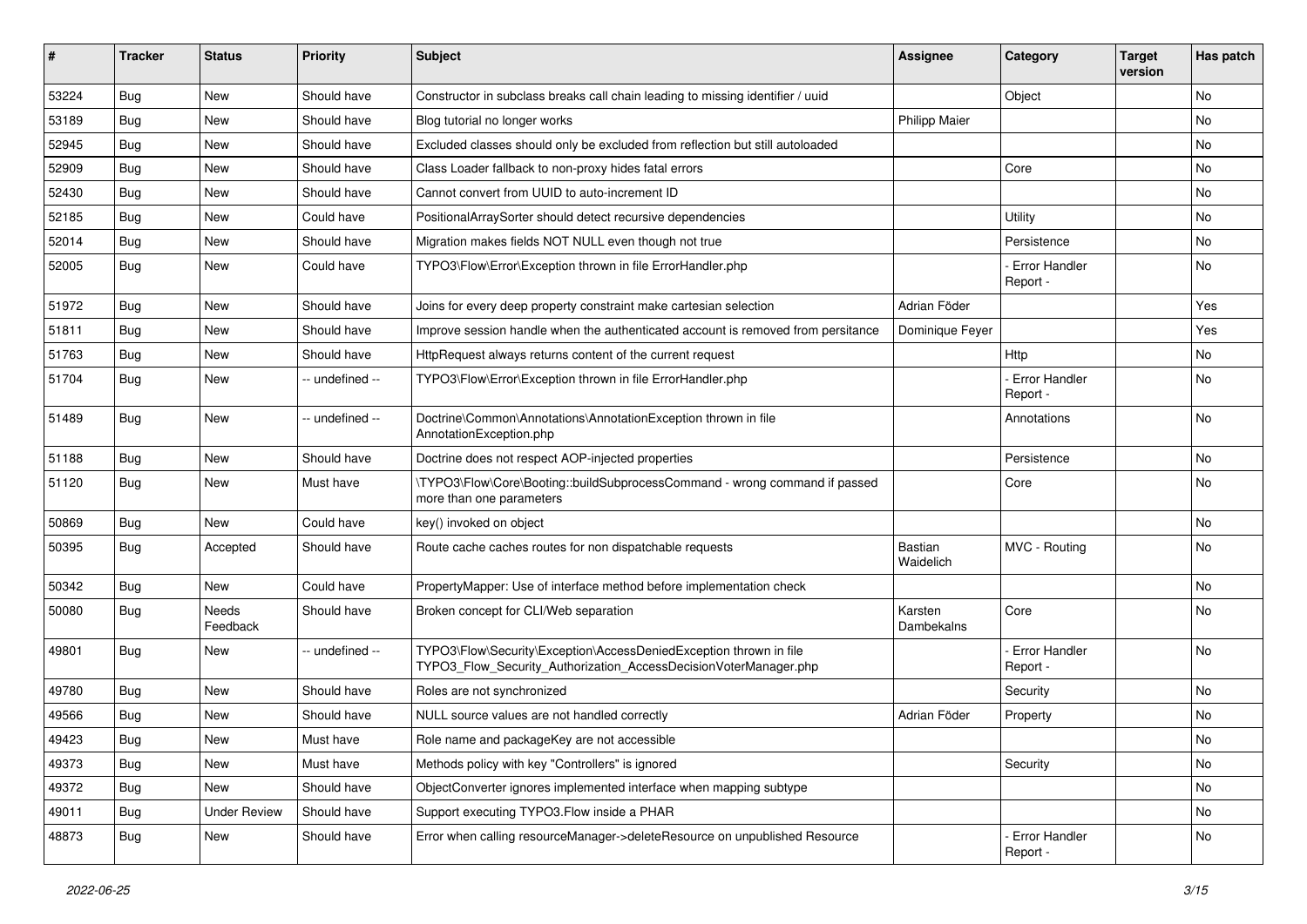| #     | <b>Tracker</b> | <b>Status</b>       | <b>Priority</b> | <b>Subject</b>                                                                                                               | Assignee              | Category        | <b>Target</b><br>version | Has patch |
|-------|----------------|---------------------|-----------------|------------------------------------------------------------------------------------------------------------------------------|-----------------------|-----------------|--------------------------|-----------|
| 48596 | Bug            | <b>Under Review</b> | Should have     | Ignored Tags configuration should be easier to configure from packages                                                       | Alexander Berl        | Configuration   |                          | <b>No</b> |
| 48532 | Bug            | <b>Under Review</b> | Should have     | JsonView Configuration behaves differently for arrays and objects                                                            | Alexander Berl        | <b>MVC</b>      |                          | <b>No</b> |
| 48430 | Bug            | <b>New</b>          | Should have     | Default validator-messages are not correctly formatted                                                                       |                       |                 |                          | No        |
| 48429 | Bug            | <b>New</b>          | Should have     | Remove- and update-actions on repository are not persisted                                                                   |                       |                 |                          | No.       |
| 47429 | Bug            | New                 | Should have     | Global policy files no longer allowed                                                                                        |                       | Security        |                          | No        |
| 47236 | Bug            | Needs<br>Feedback   | Should have     | Error at offset 6279 of 6338                                                                                                 |                       |                 |                          | No        |
| 47073 | Bug            | <b>New</b>          | Must have       | Cookie causes Error after Update                                                                                             |                       | Http            |                          | No        |
| 46974 | Bug            | Accepted            | Should have     | Original and Proxy class in one file makes it difficult to reach 100% code coverage for<br>functional tests                  | Christian Müller      | Object          |                          | No        |
| 46689 | Bug            | New                 | Must have       | The new ClassLoader swallows Fatal Errors                                                                                    | Marc Neuhaus          |                 |                          | No        |
| 46210 | Bug            | Needs<br>Feedback   | Should have     | securityContext->getParty() in the initializeObject() method of a session-Scope object<br>throws exception on second request |                       | Session         |                          | No        |
| 46120 | Bug            | <b>New</b>          | Must have       | Important step missing in the installation chapter                                                                           |                       | Documentation - |                          | No        |
| 46097 | Bug            | <b>New</b>          | Must have       | Logged in user gets session of an other logged in user                                                                       | Robert Lemke          | Session         |                          | No        |
| 46073 | Bug            | <b>Under Review</b> | Should have     | Scripts::executeCommand must be usable outsite of TYPO3.Flow                                                                 |                       |                 |                          | No        |
| 46066 | Bug            | <b>New</b>          | Should have     | Currency formatter uses wrong format for ISO 4217 currency codes                                                             |                       | 118n            |                          | No.       |
| 46010 | Bug            | New                 | Should have     | Generating a DiscriminatorMap with base class in different namespace does not work                                           |                       | Persistence     |                          | No        |
| 45917 | <b>Bug</b>     | <b>New</b>          | Should have     | RoutePartHandler transliteration must be improved                                                                            |                       | MVC - Routing   |                          | No.       |
| 45669 | <b>Bug</b>     | <b>New</b>          | Should have     | PersistentObjectConverter does not convert ValueObjects by identity                                                          |                       |                 |                          | No        |
| 45640 | Bug            | New                 | Could have      | Every relation is set to cascade=all if the related entity is no aggregate root                                              |                       | Persistence     |                          | No        |
| 45623 | Bug            | <b>New</b>          | Should have     | SQL error when calling TYPO3.Blog Setup controller                                                                           |                       | Documentation - |                          | No.       |
| 45611 | <b>Bug</b>     | New                 | Could have      | Destruction of session after logout should be configurable                                                                   |                       | Security        |                          | No        |
| 45405 | Bug            | Accepted            | Should have     | Uncaught Exception in DynamicRoutePart                                                                                       | Bastian<br>Waidelich  | MVC - Routing   |                          | <b>No</b> |
| 45386 | Bug            | <b>New</b>          | Could have      | Package::buildArrayOfClassFiles tries to determine class names from file paths                                               |                       |                 |                          | <b>No</b> |
| 45272 | Bug            | <b>New</b>          | Should have     | Related Value Objects get deleted by default cascading                                                                       |                       |                 |                          | No.       |
| 45249 | Bug            | <b>New</b>          | Must have       | Update composer project-create command listing                                                                               |                       | Documentation - |                          | No        |
| 44244 | Bug            | New                 | Should have     | defaultOrderings aren't applied on related objects                                                                           |                       | Persistence     |                          | No        |
| 43967 | Bug            | New                 | Should have     | Error in evaluating orphanRemoval in Flow Annotation driver                                                                  |                       | Persistence     |                          | No        |
| 43947 | Bug            | <b>New</b>          | Should have     | Redirect to login after Session timeout                                                                                      |                       |                 |                          | No        |
| 43621 | Bug            | <b>Under Review</b> | Must have       | Composer installer overwrites Settings.yaml.example                                                                          | Karsten<br>Dambekalns |                 |                          | <b>No</b> |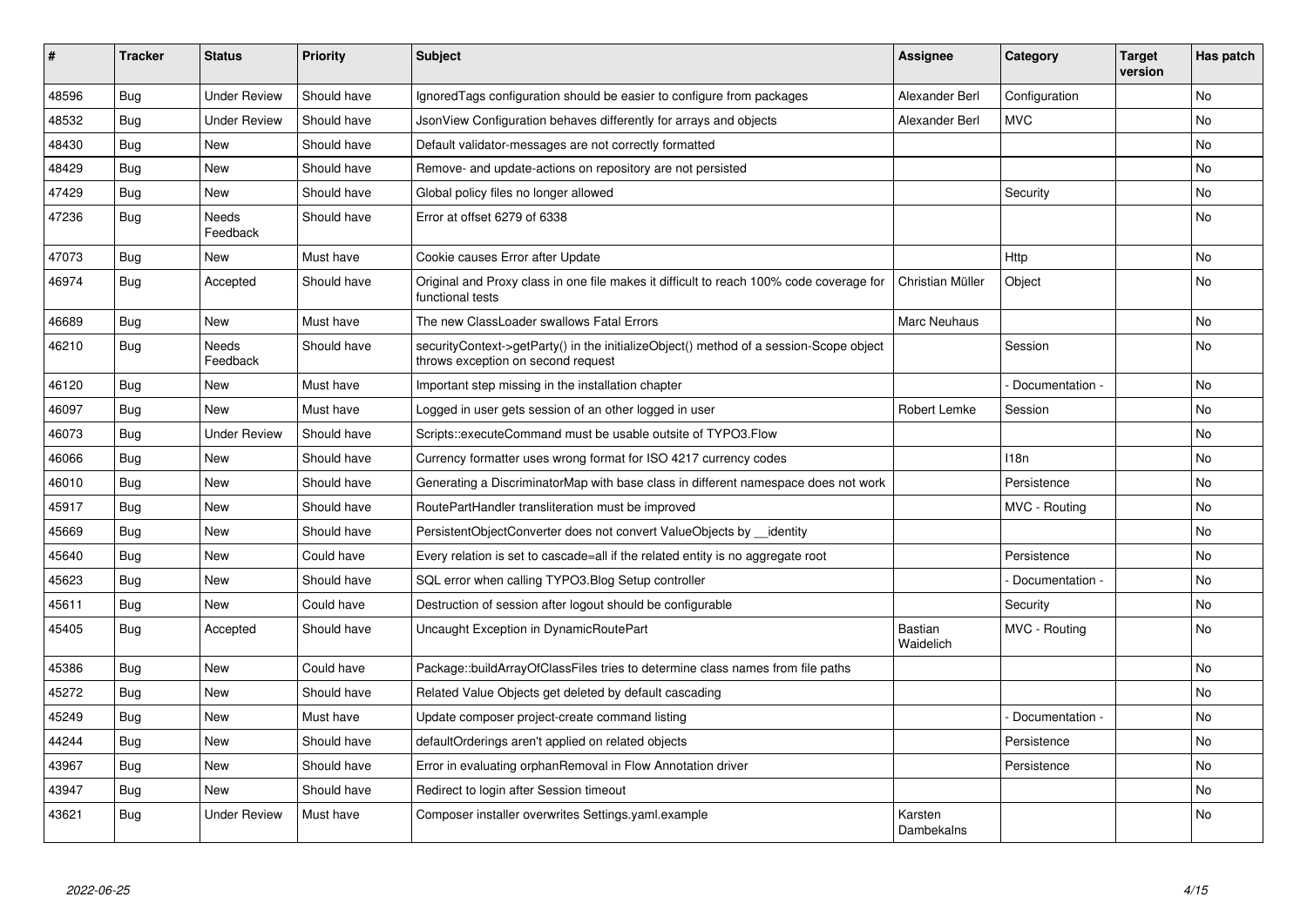| #     | <b>Tracker</b> | <b>Status</b>            | <b>Priority</b> | <b>Subject</b>                                                                                               | <b>Assignee</b>       | Category        | <b>Target</b><br>version | Has patch |
|-------|----------------|--------------------------|-----------------|--------------------------------------------------------------------------------------------------------------|-----------------------|-----------------|--------------------------|-----------|
| 43192 | <b>Bug</b>     | Accepted                 | Should have     | findByIdentifier() for non-persisted objects not working for custom identifier properties                    | Karsten<br>Dambekalns | Persistence     |                          | No        |
| 42888 | Bug            | <b>Needs</b><br>Feedback | Should have     | ResourceManager chokes on non existing files                                                                 |                       | Resource        |                          | No.       |
| 42606 | Bug            | New                      | Must have       | Content Security with nested objects                                                                         |                       | Security        |                          | No        |
| 42520 | Bug            | New                      | Must have       | Cache must be flushed globally for package state changes                                                     |                       | Core            |                          | No        |
| 41727 | Bug            | Accepted                 | Should have     | @Flow\Identity and @ORM\InheritanceType("JOINED") can't be used together                                     | Karsten<br>Dambekalns |                 |                          | No        |
| 41533 | Bug            | <b>Needs</b><br>Feedback | Should have     | Ignored object-validation in editAction when redirecting back from updateAction                              |                       |                 |                          | No        |
| 41496 | Bug            | New                      | Must have       | Upload identical Resources, deleting fails                                                                   |                       | Resource        |                          | No        |
| 41148 | Bug            | New                      | Must have       | <b>Converting of ValueObjects</b>                                                                            |                       |                 |                          | No        |
| 41029 | Bug            | Accepted                 | Should have     | Method security is also evaluating abstract classes                                                          | Karsten<br>Dambekalns | Security        |                          | No        |
| 40824 | Bug            | Needs<br>Feedback        | Should have     | Modified action controller methods not detected properly                                                     | Andreas Förthner      |                 |                          | No        |
| 40410 | Bug            | Needs<br>Feedback        | Should have     | Exception when using Apc, Memcached of Redis cache backend for reflection status<br>and object configuration | Karsten<br>Dambekalns | Cache           |                          | No        |
| 40283 | Bug            | New                      | Should have     | New constructor in grandparent class not called                                                              |                       | Object          |                          | No        |
| 39699 | Bug            | Accepted                 | Should have     | SQL DDL for TYPO3\FLOW3\Cache\Backend\PdoBackend                                                             | Karsten<br>Dambekalns | Cache           |                          | No        |
| 39674 | Bug            | New                      | Should have     | \TYPO3\FLOW3\var_dump behaves weird in controller actions doing return                                       |                       | <b>MVC</b>      |                          | <b>No</b> |
| 39414 | Bug            | New                      | Should have     | <b>Security Documentation</b>                                                                                |                       | Documentation - |                          | No        |
| 38980 | Bug            | New                      | Must have       | ActionController: behavior of required arguments is not consistent                                           |                       | Validation      |                          | No        |
| 38216 | Bug            | Needs<br>Feedback        | Should have     | Static method calls in reflected classes refer to _Original class                                            |                       |                 |                          | No        |
| 37571 | Bug            | New                      | Must have       | Inherited proxies fail when implementing __clone                                                             |                       | <b>AOP</b>      |                          | No        |
| 37564 | Bug            | New                      | Should have     | Validation of Parent Object containing properties of type ManyToOne and<br>ManyToMany to same Target         |                       | Validation      |                          | No        |
| 37473 | Bug            | New                      | Must have       | Subsequent Exceptions related to Doctrine Entity Manager makes it snap shut                                  |                       | - Testing -     |                          | No        |
| 37354 | <b>Bug</b>     | Accepted                 | Should have     | Do not apply generateValueHash() and generateUuid() if custom identifier is used                             | Karsten<br>Dambekalns | Persistence     |                          | No        |
| 37352 | Bug            | <b>Under Review</b>      | Must have       | generateValueHash() should use getIdentifierByObject()                                                       | Karsten<br>Dambekalns | Persistence     |                          | No        |
| 37316 | Bug            | New                      | Should have     | Use findBestMatchingLocale instead of getDefaultLocale?                                                      |                       | Validation      |                          | No        |
| 37302 | Bug            | Needs<br>Feedback        | Should have     | NumberValidator                                                                                              | Carsten Bleicker      | Validation      |                          | No        |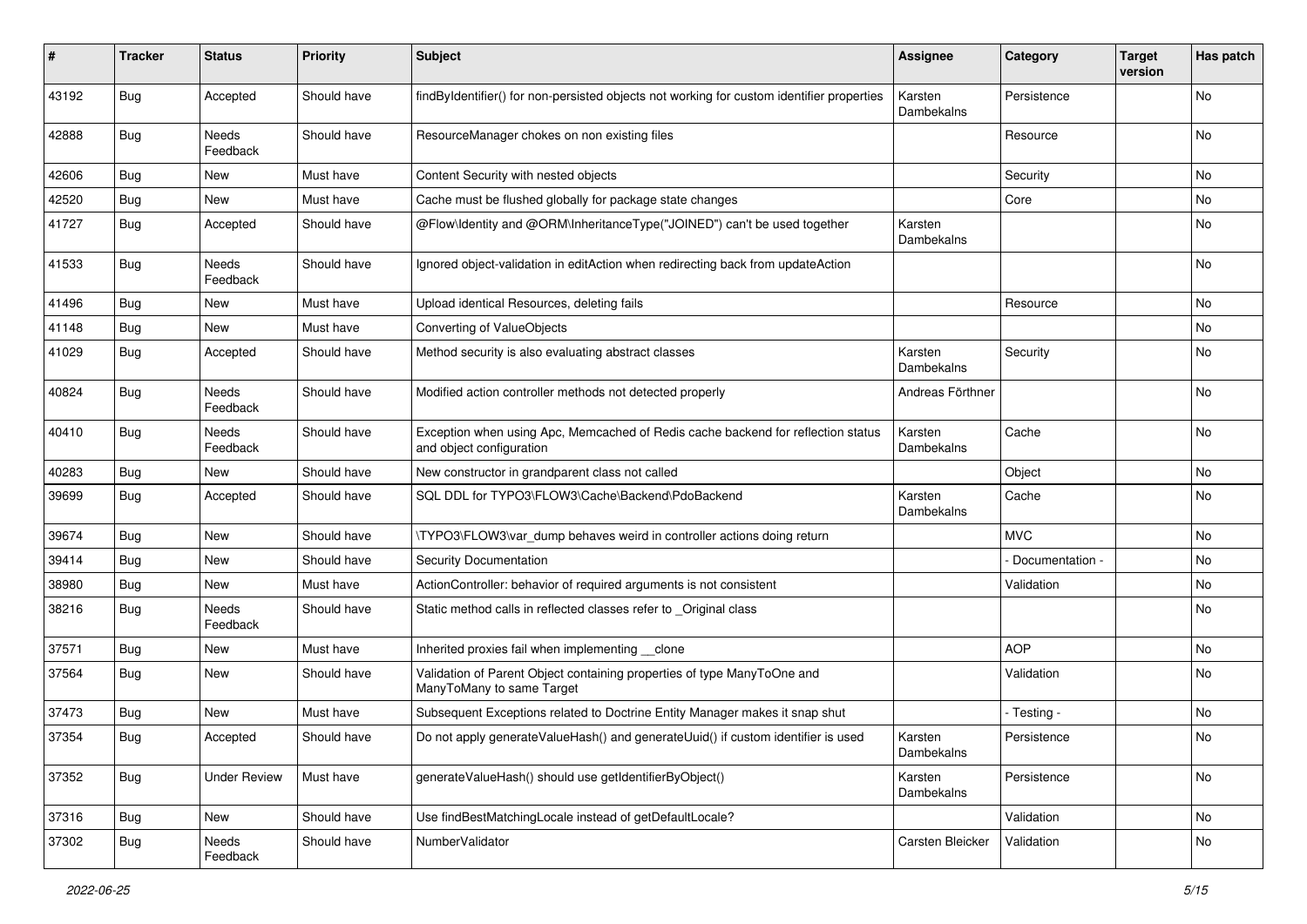| #     | <b>Tracker</b> | <b>Status</b>       | <b>Priority</b> | <b>Subject</b>                                                                                       | <b>Assignee</b>        | Category    | <b>Target</b><br>version | Has patch |
|-------|----------------|---------------------|-----------------|------------------------------------------------------------------------------------------------------|------------------------|-------------|--------------------------|-----------|
| 37292 | <b>Bug</b>     | <b>Under Review</b> | Should have     | PropertyMappingConfiguration::mapUnknownProperties is not passed down to<br>Subconfiguration         | Sebastian<br>Kurfuerst | Property    |                          | Yes       |
| 37227 | <b>Bug</b>     | On Hold             | Must have       | securityContext->getParty is not available in widget context                                         |                        | Session     |                          | No.       |
| 36804 | Bug            | New                 | Should have     | Orphaned entities within aggregates are not removed                                                  |                        | Persistence |                          | No        |
| 36634 | Bug            | New                 | Should have     | Reconstituted entities do not have their properties set when initializeObject() is called            |                        |             |                          | No        |
| 36633 | Bug            | New                 | Should have     | Reconstituted entities should not have the FLOW3_Persistence_clone property set                      |                        |             |                          | No.       |
| 36508 | <b>Bug</b>     | New                 | Should have     | AuthenticationProvider Request Patterns                                                              |                        | Security    |                          | No        |
| 36495 | Bug            | New                 | Should have     | HTTP Response is sent before persistence preventing Exceptions to be displayed on<br>redirect        |                        | Persistence |                          | No        |
| 35868 | Bug            | On Hold             | Must have       | Unstable condition in Utility\Environment                                                            | Karsten<br>Dambekalns  | Environment |                          | No        |
| 35831 | Bug            | New                 | Must have       | Deleting or unpublishing of a resource deletes all published symlinks<br>(Web/_Resources/Persistent) |                        |             |                          | No        |
| 35720 | <b>Bug</b>     | New                 | Must have       | Access denied Exception for widget links to actions with a policy                                    |                        | Security    |                          | No        |
| 35083 | <b>Bug</b>     | New                 | Should have     | involving SecurityContext in Widget's __wakeup situation leads to an exception                       |                        | Object      |                          | No        |
| 34879 | Bug            | Accepted            | Must have       | Proxied object is not update()able                                                                   | Karsten<br>Dambekalns  | Persistence |                          | No        |
| 34404 | Bug            | New                 | Should have     | JsonView transformObject does not respect _descendAll configuration                                  |                        |             |                          | No        |
| 34134 | Bug            | Needs<br>Feedback   | Should have     | PropertyMapper throws unnecessary exception                                                          | Christian Müller       | Property    |                          | Yes       |
| 33465 | Bug            | New                 | Should have     | Some vital commands to recover the system fail when recovery is needed                               |                        | Command     |                          | No        |
| 33293 | <b>Bug</b>     | New                 | Should have     | Injection to private variable results in injection of the the wrong class                            |                        |             |                          | No        |
| 33078 | <b>Bug</b>     | New                 | Should have     | No Redirect to Login                                                                                 |                        | Security    |                          | No        |
| 33055 | Bug            | New                 | Must have       | AccessDeniedException instead of WebRedirect                                                         |                        | Security    |                          | No        |
| 33024 | <b>Bug</b>     | Accepted            | Must have       | Exception when validating a float in a Model with the Number validator                               | Karsten<br>Dambekalns  | 118n        |                          | No        |
| 32873 | Bug            | Accepted            | Must have       | Value changes for logged in account are not persisted due to session serialization                   | Karsten<br>Dambekalns  |             |                          | <b>No</b> |
| 32869 | Bug            | New                 | Must have       | Security config tokenClass doesnt throw exception if not found the class                             |                        | Security    |                          | No        |
| 32574 | Bug            | Accepted            | Should have     | FLOW3 enters fork bombs when using cgi-fcgi vs cli                                                   | Karsten<br>Dambekalns  | Core        |                          | No        |
| 32425 | Bug            | Accepted            | Must have       | IpAddressRange methods not completly implemented                                                     | Karsten<br>Dambekalns  | Security    |                          | Yes       |
| 32105 | <b>Bug</b>     | New                 | Must have       | IgnoreValidation ignored if ACL is set for this controller action                                    |                        | Security    |                          | No        |
| 31500 | Bug            | <b>Under Review</b> | Must have       | Argument validation for CLI requests is not done                                                     | Karsten<br>Dambekalns  | Validation  |                          | No        |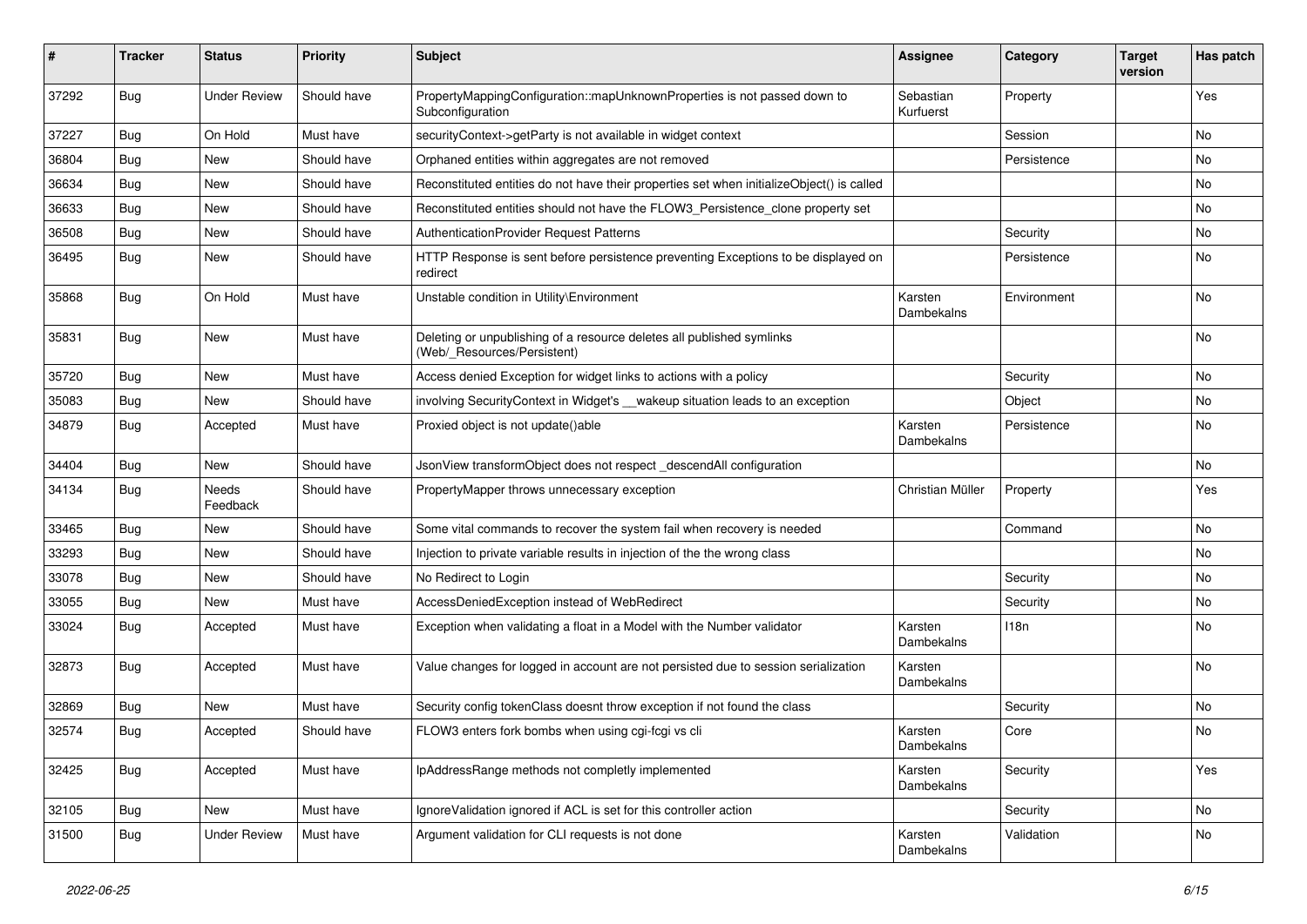| #     | <b>Tracker</b> | <b>Status</b>       | <b>Priority</b> | <b>Subject</b>                                                                                                                                          | <b>Assignee</b>       | Category      | <b>Target</b><br>version | Has patch |
|-------|----------------|---------------------|-----------------|---------------------------------------------------------------------------------------------------------------------------------------------------------|-----------------------|---------------|--------------------------|-----------|
| 31210 | Bug            | <b>New</b>          | Must have       | constructor of proxy class not compatible with interfaces defening a constructor                                                                        |                       | Object        |                          | <b>No</b> |
| 31002 | Bug            | New                 | Should have     | Generated __sleep method handles static properties as members.                                                                                          |                       | Reflection    |                          |           |
| 30425 | Bug            | New                 | Should have     | New methods are not updated in Policies during Development                                                                                              |                       | Security      |                          |           |
| 30424 | Bug            | New                 | Must have       | Forward object arguments with changes                                                                                                                   |                       | <b>MVC</b>    |                          |           |
| 29425 | Bug            | New                 | Should have     | Deletion of a blog post with resources fails with FK constraint error                                                                                   |                       | Persistence   |                          |           |
| 29405 | Bug            | New                 | Must have       | When storing a new entity inside the session, it will be fully serialized instead of just<br>the reference being stored                                 |                       | Session       |                          |           |
| 28319 | Bug            | Needs<br>Feedback   | Should have     | Access denied will be logged at the wrong location in nested calls                                                                                      |                       | Security      |                          | <b>No</b> |
| 28016 | Bug            | Needs<br>Feedback   | Should have     | Cascade remove of cleared ArrayCollection                                                                                                               | Karsten<br>Dambekalns | Persistence   |                          | No        |
| 27721 | <b>Bug</b>     | Needs<br>Feedback   | Should have     | Permissions of uploaded resources not correct                                                                                                           | Karsten<br>Dambekalns | Resource      |                          | No        |
| 27379 | Bug            | Needs<br>Feedback   | Must have       | add check to clear the database at tearDown in testing                                                                                                  |                       |               |                          | No        |
| 27088 | Bug            | On Hold             | Should have     | initializeObject() is called too early when reconstructing entities                                                                                     |                       | Object        |                          | No.       |
| 27045 | Bug            | New                 | Should have     | Introduced properties are not available in the reflection service during a compile run                                                                  |                       | <b>AOP</b>    |                          |           |
| 25988 | Bug            | New                 | Should have     | Useless proxies are built for some classes                                                                                                              |                       | Object        |                          |           |
| 13559 | Bug            | Accepted            | Should have     | ObjectSerializer failes with persistent objects within arrays                                                                                           | Karsten<br>Dambekalns | Persistence   |                          | No        |
| 11039 | <b>Bug</b>     | Needs<br>Feedback   | Must have       | Static object container injects properties to result of factory object                                                                                  |                       |               |                          | No        |
| 10678 | <b>Bug</b>     | New                 | Must have       | ReflectionService doesn't reflect methods of child classes correctly when they get<br>reflected before their parent class in the initialization process |                       | Reflection    |                          |           |
| 2974  | Bug            | <b>New</b>          | Must have       | Aspect / Proxy Cache is not emptied automatically if an interface used for introduction<br>was modified                                                 | Robert Lemke          | <b>AOP</b>    |                          |           |
| 64842 | Feature        | New                 | Could have      | Validation of Property should also happen before Property Mapping.                                                                                      |                       |               |                          | No        |
| 60095 | Feature        | <b>Under Review</b> | Should have     | LockManager's LockHoldingStackPage should be configurable                                                                                               |                       | Configuration |                          | No.       |
| 59672 | Feature        | <b>Under Review</b> | Should have     | Add support for Doctrine 2.5 embeddables                                                                                                                | Alexander Berl        | Persistence   |                          | No        |
| 59244 | Feature        | New                 | Should have     | Message or Container needs context                                                                                                                      |                       |               |                          | No        |
| 58622 | Feature        | New                 | Must have       | Clearer Exception: Array to string conversion                                                                                                           |                       | Core          |                          | No        |
| 57763 | Feature        | New                 | Should have     | Allow controller / package / action as params in<br>\TYPO3\Fluid\ViewHelpers\Form\ButtonViewHelper                                                      |                       |               |                          | No        |
| 56916 | Feature        | New                 | Should have     | Support PATCH request method as of RFC5789                                                                                                              |                       | Http          |                          | No        |
| 56744 | Feature        | New                 | Must have       | stay logged in                                                                                                                                          |                       |               |                          | No        |
| 56556 | Feature        | New                 | Should have     | support hasProperty and isProperty                                                                                                                      |                       |               |                          | No        |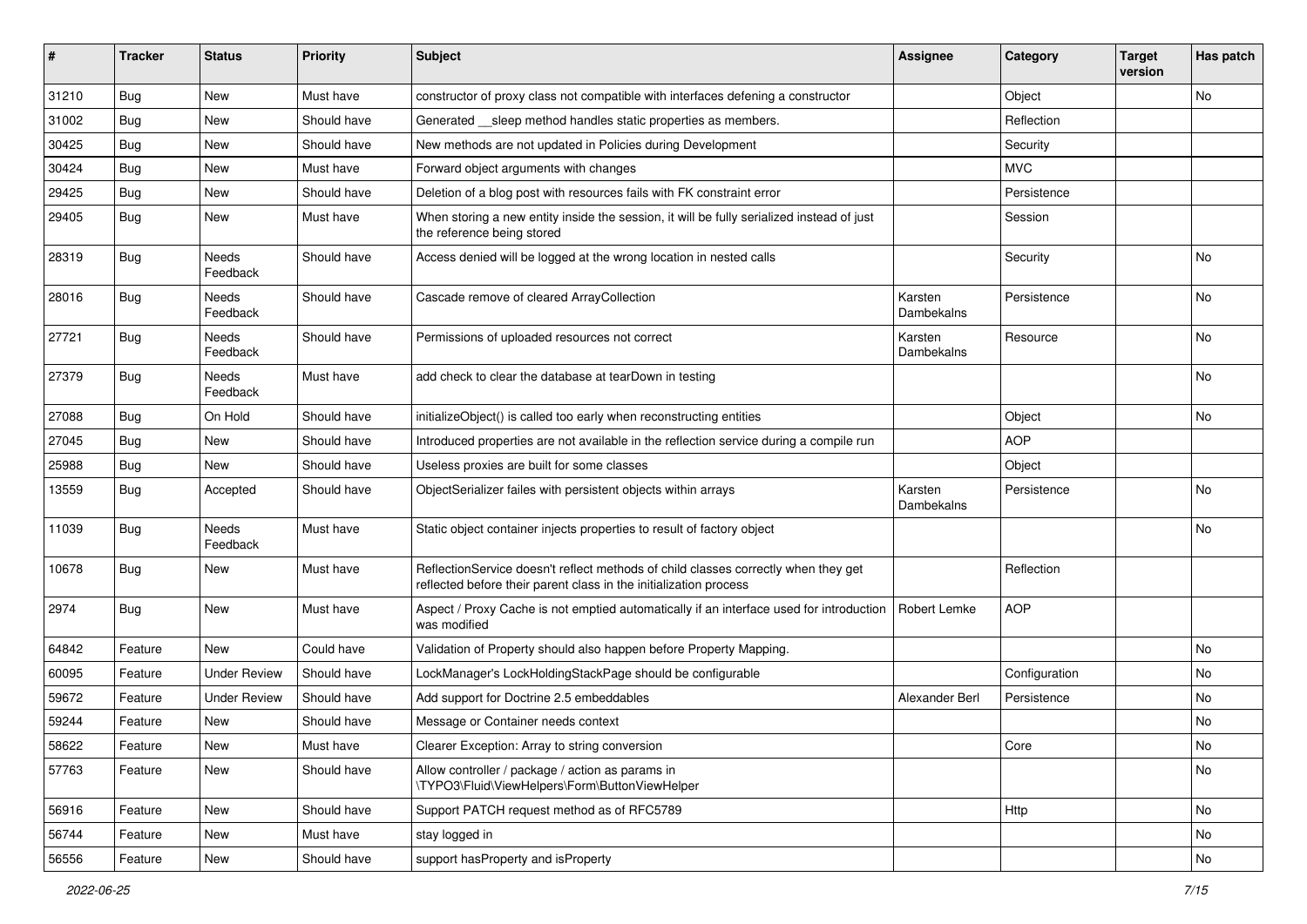| #     | <b>Tracker</b> | <b>Status</b>       | <b>Priority</b> | <b>Subject</b>                                                                                        | Assignee               | Category    | <b>Target</b><br>version | Has patch |
|-------|----------------|---------------------|-----------------|-------------------------------------------------------------------------------------------------------|------------------------|-------------|--------------------------|-----------|
| 56486 | Feature        | <b>New</b>          | Should have     | Optimize the ObjectManager for performance                                                            |                        |             |                          | No        |
| 56036 | Feature        | New                 | Should have     | Optimize autoloading                                                                                  |                        |             |                          | No        |
| 55870 | Feature        | New                 | Must have       | Enhance f:form.textfield or add a f:form.datefield VH with enhanced validation and<br>propertymapping | Christian Müller       |             |                          | No        |
| 55831 | Feature        | <b>New</b>          | Should have     | Different scenarios for session settings                                                              |                        |             |                          | No        |
| 55793 | Feature        | <b>Under Review</b> | Could have      | Add Support for groupBy                                                                               | Kerstin<br>Huppenbauer | Persistence |                          | No        |
| 55719 | Feature        | New                 | Could have      | Support additional Resource Folders                                                                   |                        |             |                          | No        |
| 55199 | Feature        | <b>New</b>          | Should have     | Avoid Buffering of Shell output                                                                       |                        | Cli         |                          | No        |
| 54037 | Feature        | <b>Under Review</b> | Should have     | JsonView accepts encoding options                                                                     |                        | <b>MVC</b>  |                          | No        |
| 53177 | Feature        | New                 | Should have     | entity resource policy value support for `this`                                                       |                        | Security    |                          | No        |
| 52590 | Feature        | <b>New</b>          | Should have     | Provide a way to get the Doctrine QueryBuilder                                                        |                        |             |                          | No        |
| 51676 | Feature        | <b>Under Review</b> | Should have     | Support of symlinks for Resources                                                                     |                        | Resource    |                          | No        |
| 51459 | Feature        | New                 | Should have     | Allow catching of particular exceptions on property mapping                                           |                        | <b>MVC</b>  |                          | No        |
| 50901 | Feature        | New                 | Should have     | @IgnoreValidation also for class fields                                                               |                        | Validation  |                          | No        |
| 50262 | Feature        | New                 | Could have      | Add Keywords to composer Json                                                                         |                        | Package     |                          | No        |
| 50115 | Feature        | <b>Under Review</b> | Must have       | During the policy loading, we need to take care if class exist                                        | Dominique Feyer        | Security    |                          | Yes       |
| 49050 | Feature        | New                 | Should have     | Allow Subqueries in QueryInterface                                                                    |                        | Persistence |                          | No        |
| 49039 | Feature        | New                 | Could have      | RFC: Use PSR-3 logger interface in Flow                                                               |                        | Log         |                          | No.       |
| 48862 | Feature        | New                 | Should have     | Possibility to exclude package from file monitoring                                                   |                        | Monitor     |                          | No        |
| 48657 | Feature        | <b>Under Review</b> | Should have     | support HTTP_RANGE                                                                                    |                        |             |                          | No        |
| 48409 | Feature        | <b>New</b>          | Could have      | Introduce new Annotation "Slot" for wiring signal and slots                                           |                        | SignalSlot  |                          | No        |
| 48167 | Feature        | Accepted            | Should have     | Command line account and role browsing                                                                | Adrian Föder           | Security    |                          | No        |
| 47951 | Feature        | New                 | Should have     | Warn if persistence stack is not empty at the end of a get-request                                    |                        | Persistence |                          | No        |
| 47456 | Feature        | New                 | Should have     | ManyToOne and OneToOne Relations of Objects passed as Action Argument are<br>loaded automatically     |                        | Validation  |                          | No        |
| 47404 | Feature        | <b>New</b>          | Could have      | Add getters and setters methods for introduced properties                                             |                        | <b>AOP</b>  |                          | No.       |
| 47339 | Feature        | Needs<br>Feedback   | Could have      | Allow RequestHandlers to get the current Request injected                                             | Alexander Berl         | Http        |                          | No        |
| 47273 | Feature        | <b>New</b>          | Should have     | Support mapping properties with differing types for setter and property                               |                        | Property    |                          | No        |
| 47191 | Feature        | <b>Under Review</b> | Should have     | Make (property) Validators aware of parent class and the property they belong to                      |                        | Validation  |                          | No        |
| 47075 | Feature        | New                 | Should have     | Make Exception more meaningful                                                                        |                        | Resource    |                          | No        |
| 46910 | Feature        | New                 | Should have     | Composer integration - PackageStates.php                                                              |                        |             |                          | No        |
| 46816 | Feature        | New                 | Should have     | Add xcache cache backend                                                                              |                        | Cache       |                          | No        |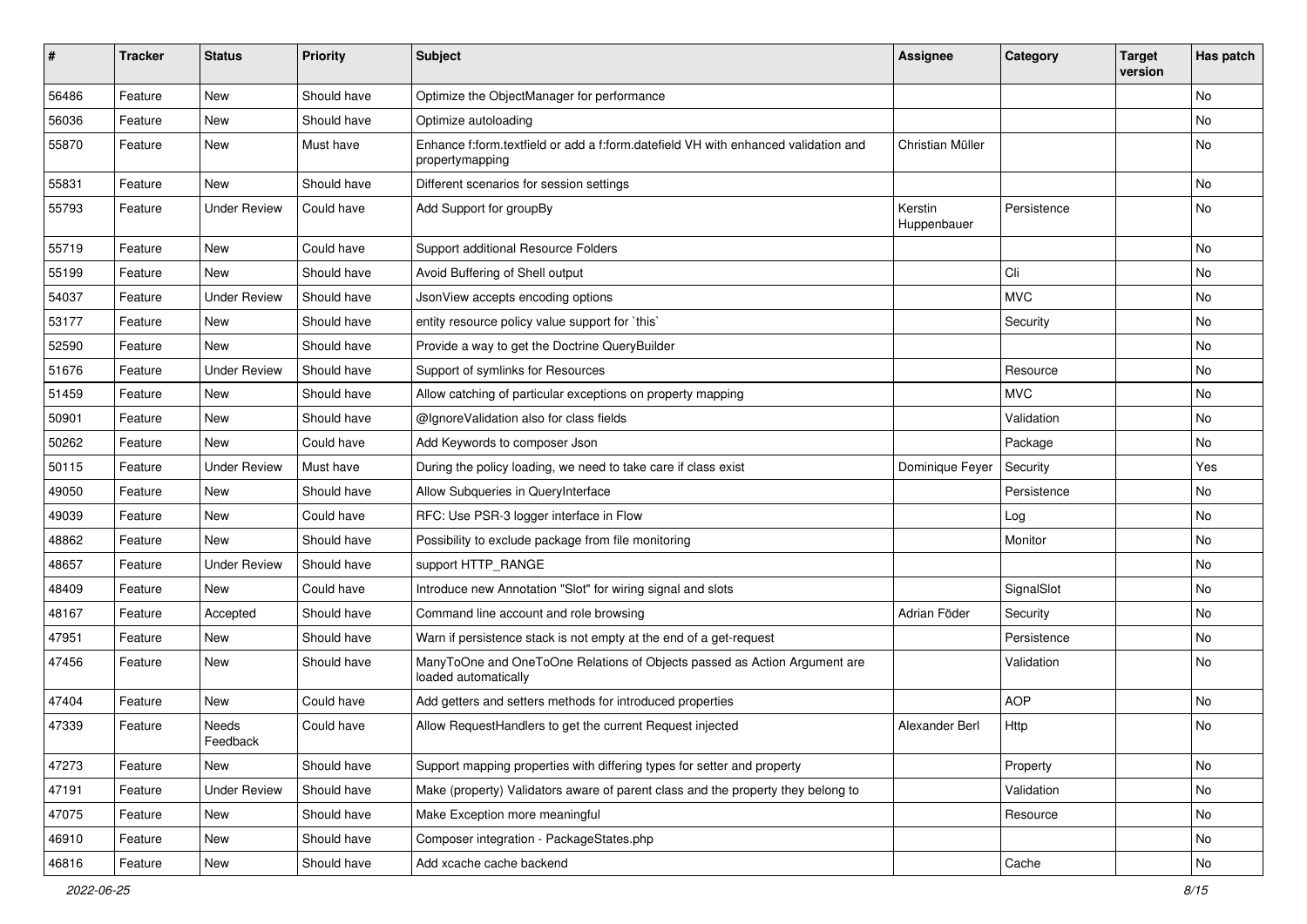| ∦     | <b>Tracker</b> | <b>Status</b>            | <b>Priority</b> | <b>Subject</b>                                                                  | <b>Assignee</b>         | Category       | <b>Target</b><br>version | Has patch |
|-------|----------------|--------------------------|-----------------|---------------------------------------------------------------------------------|-------------------------|----------------|--------------------------|-----------|
| 46371 | Feature        | New                      | Should have     | Support compilation of static information in proxy classes                      | Christopher<br>Hlubek   |                |                          | No        |
| 46318 | Feature        | New                      | Should have     | [caching framework] Extend cache interface to handle multiple entries           |                         | Cache          |                          | No        |
| 46216 | Feature        | <b>New</b>               | Should have     | Add wincache cache backend                                                      |                         | Cache          |                          | No        |
| 46063 | Feature        | New                      | Should have     | Implement username password provider with "remember me" persistent cookie       | Christopher<br>Hlubek   | Security       |                          | No        |
| 46050 | Feature        | New                      | Could have      | To decouple log file writing at Logger->logException                            |                         | Log            |                          | No        |
| 45851 | Feature        | Needs<br>Feedback        | Could have      | Allow referencing environment variables in Settings.yaml                        | Adrian Föder            |                |                          | No        |
| 45409 | Feature        | New                      | Should have     | Support validation of abstract nested properties                                |                         | Validation     |                          | <b>No</b> |
| 45103 | Feature        | New                      | Should have     | Make static resource URI generation available outside of Fluid                  |                         | Resource       |                          | No        |
| 45100 | Feature        | <b>Under Review</b>      | Should have     | RequestDispatchingAspect should check if entry point can handle current request | Christopher<br>Hlubek   |                |                          |           |
| 44891 | Feature        | New                      | Should have     | Routes should be able to enforce http/https protocol                            |                         | MVC - Routing  |                          | <b>No</b> |
| 44738 | Feature        | New                      | Must have       | Re-Validation of argument's custom validators                                   |                         | Validation     |                          | No        |
| 44563 | Feature        | New                      | Should have     | Logged in users via HTTP Basic always get re-authenticated                      |                         | Security       |                          | No        |
| 44123 | Feature        | New                      | Should have     | Make the "Flow requires the PHP setting "date.timezone"" error more beautiful   |                         |                |                          | No        |
| 43841 | Feature        | New                      | Should have     | Add package support to validation errors                                        |                         |                |                          | No        |
| 43572 | Feature        | New                      | Should have     | Uri should support manipulation of query arguments                              |                         |                |                          | No        |
| 43082 | Feature        | <b>Needs</b><br>Feedback | Should have     | Add CLI support for scaffolding models, views, controller                       |                         |                |                          | No        |
| 41900 | Feature        | Accepted                 | Should have     | Check for duplicate PSR-0 autoload namespaces                                   | Christian Jul<br>Jensen | Package        |                          | No        |
| 41420 | Feature        | New                      | Should have     | Support entity versioning                                                       |                         | Persistence    |                          | <b>No</b> |
| 40555 | Feature        | Accepted                 | Must have       | Missing command arguments parameter in Core\Booting\Scripts::executeCommand()   | Karsten<br>Dambekalns   | Core           |                          | Yes       |
| 40418 | Feature        | Needs<br>Feedback        | Could have      | Add an option to flow3:cache:flush thats keeps user sessions active             |                         | Session        |                          | No        |
| 39910 | Feature        | Accepted                 | Should have     | Ability to query user based on roles                                            |                         | Security       |                          | No        |
| 39788 | Feature        | New                      | Could have      | RFC: Repository based NotExistsValidator                                        |                         | Validation     |                          | No        |
| 39609 | Feature        | Accepted                 | Should have     | <b>Migration Version</b>                                                        | Karsten<br>Dambekalns   | - Migrations - |                          | No        |
| 39253 | Feature        | Accepted                 | Should have     | Remove mirroring mode option and code                                           | Karsten<br>Dambekalns   | Resource       |                          | No        |
| 39088 | Feature        | New                      | Should have     | Add a sgnalslot before compilation                                              |                         | Core           |                          | No        |
| 38222 | Feature        | New                      | Could have      | Step execution signals with concrete name                                       |                         | Core           |                          | No        |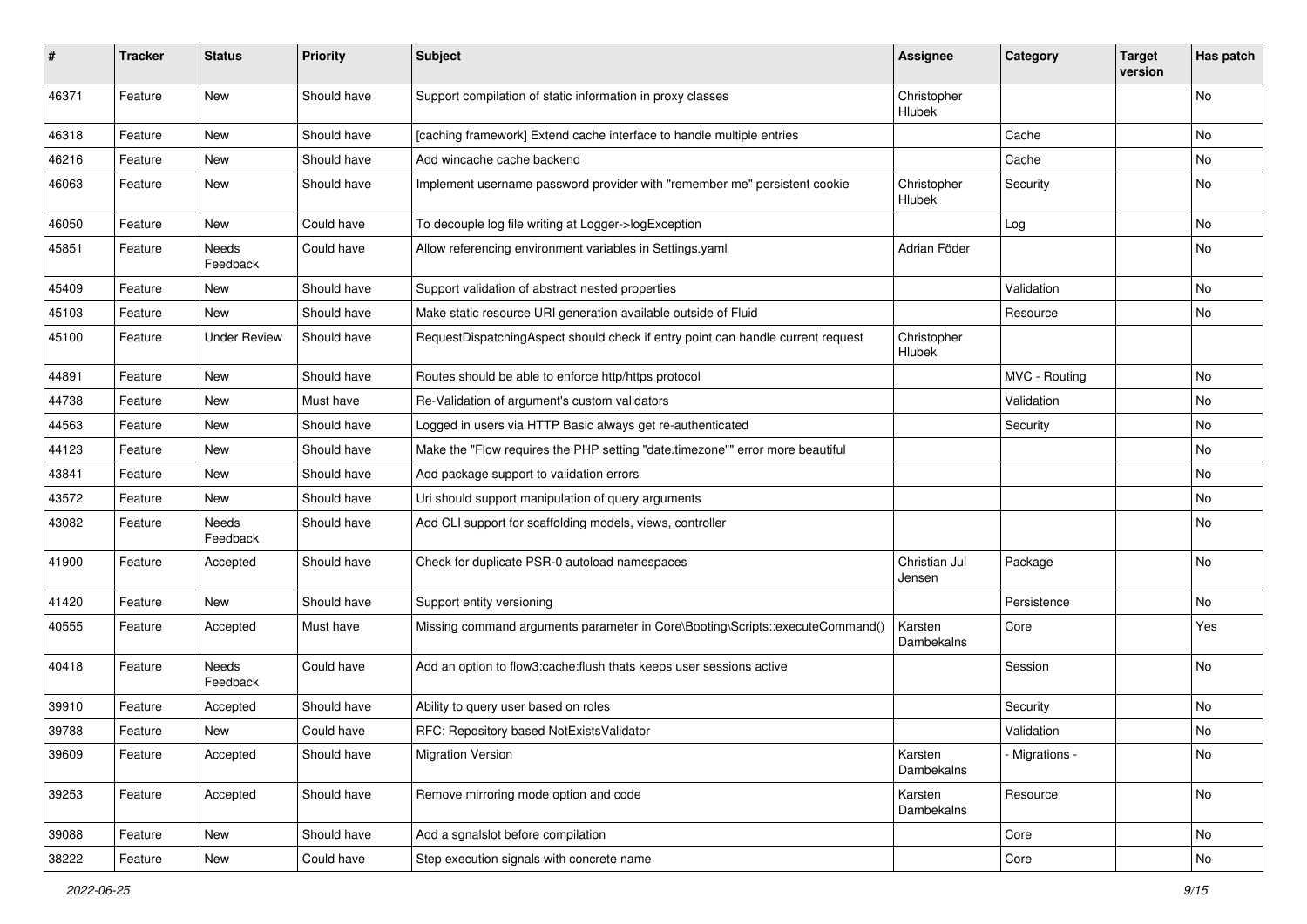| #     | <b>Tracker</b> | <b>Status</b>       | <b>Priority</b> | <b>Subject</b>                                                                                            | <b>Assignee</b>       | Category      | <b>Target</b><br>version | Has patch |
|-------|----------------|---------------------|-----------------|-----------------------------------------------------------------------------------------------------------|-----------------------|---------------|--------------------------|-----------|
| 38065 | Feature        | <b>New</b>          | Must have       | Implement content security for DQL queries                                                                | Andreas Förthner      | Security      |                          | No        |
| 37885 | Feature        | New                 | Could have      | Add CLI to show the object-configuration for a FLOW3 object-name                                          | <b>Martin Ficzel</b>  | Cli           |                          | No        |
| 37846 | Feature        | New                 | Should have     | Should be able to declare more than one controllerObjectName per requestPatterns                          |                       | Security      |                          | No        |
| 37405 | Feature        | <b>Under Review</b> | Should have     | When changing a property wich is used in routing the Link-VH should direkt to the<br>new properties value |                       | MVC - Routing |                          | No        |
| 37373 | Feature        | <b>Under Review</b> | Should have     | Make annotation overrides / "injection" via Objects.yaml possible                                         | <b>Marc Neuhaus</b>   | Configuration |                          | <b>No</b> |
| 37372 | Feature        | Accepted            | Should have     | Inheritance in ORM should be configured automatically                                                     | Karsten<br>Dambekalns | Persistence   |                          | No        |
| 37279 | Feature        | <b>New</b>          | Should have     | Request PropertyMapping                                                                                   |                       | Property      |                          | <b>No</b> |
| 37212 | Feature        | Accepted            | Must have       | Edge Side Includes (ESI)                                                                                  | Robert Lemke          | Http          |                          | No        |
| 36955 | Feature        | New                 | Should have     | Add type filter to var_dump()                                                                             |                       | Error         |                          | No        |
| 36715 | Feature        | Accepted            | Should have     | Make simultaneous use of multiple persistence backends possible                                           | Karsten<br>Dambekalns | Persistence   |                          | No        |
| 36510 | Feature        | New                 | Should have     | <b>Firewall Redirect?</b>                                                                                 |                       |               |                          | No        |
| 36509 | Feature        | New                 | Should have     | redirectToUri to an uri with acl forces a 403 because of missing csrf token.                              |                       |               |                          | No        |
| 35783 | Feature        | New                 | Should have     | Lifecycle method after property mapping                                                                   |                       | Object        |                          | No        |
| 35781 | Feature        | New                 | Should have     | Model validation                                                                                          |                       | Validation    |                          | No        |
| 35388 | Feature        | New                 | Could have      | Use the current package as default for translations within controllers                                    |                       | 118n          |                          | No        |
| 35030 | Feature        | <b>Under Review</b> | Should have     | Dynamic locale detection                                                                                  | Karsten<br>Dambekalns | 118n          |                          | No        |
| 34816 | Feature        | New                 | Should have     | Long text encryption                                                                                      |                       | Security      |                          | No        |
| 34674 | Feature        | Accepted            | Should have     | NotFoundView is not injected in ActionController                                                          | Robert Lemke          | <b>MVC</b>    |                          | <b>No</b> |
| 34133 | Feature        | New                 | Could have      | RFC: Handle Semicolons in Path part of URIs as Scoped Path Parameters                                     |                       | Property      |                          | No        |
| 33937 | Feature        | Accepted            | Should have     | Convenience method to resolve public "resource://" paths                                                  | Karsten<br>Dambekalns | Resource      |                          | No        |
| 33710 | Feature        | New                 | Should have     | Configuration based on Domain                                                                             |                       |               |                          | <b>No</b> |
| 33587 | Feature        | New                 | Should have     | Automatically remove unused Resources                                                                     |                       | Resource      |                          | No        |
| 33049 | Feature        | New                 | Could have      | Allow configuration of context without environment variable (needed for IIS)                              |                       | Core          |                          | No        |
| 33018 | Feature        | New                 | Should have     | Translator should support override of labels from other packages                                          |                       | 118n          |                          | No        |
| 32985 | Feature        | <b>New</b>          | Should have     | Implement Processing Rules when merging numerically-indexed arrays                                        |                       | Utility       |                          | No        |
| 32607 | Feature        | Needs<br>Feedback   | Should have     | Export localized strings for JS consumption                                                               | Karsten<br>Dambekalns | 118n          |                          | No        |
| 32294 | Feature        | New                 | Should have     | Lazy initialization of loggers                                                                            |                       |               |                          | No        |
| 32106 | Feature        | Accepted            | Should have     | Support for Object source in PropertyMapper                                                               |                       | Property      |                          | Yes       |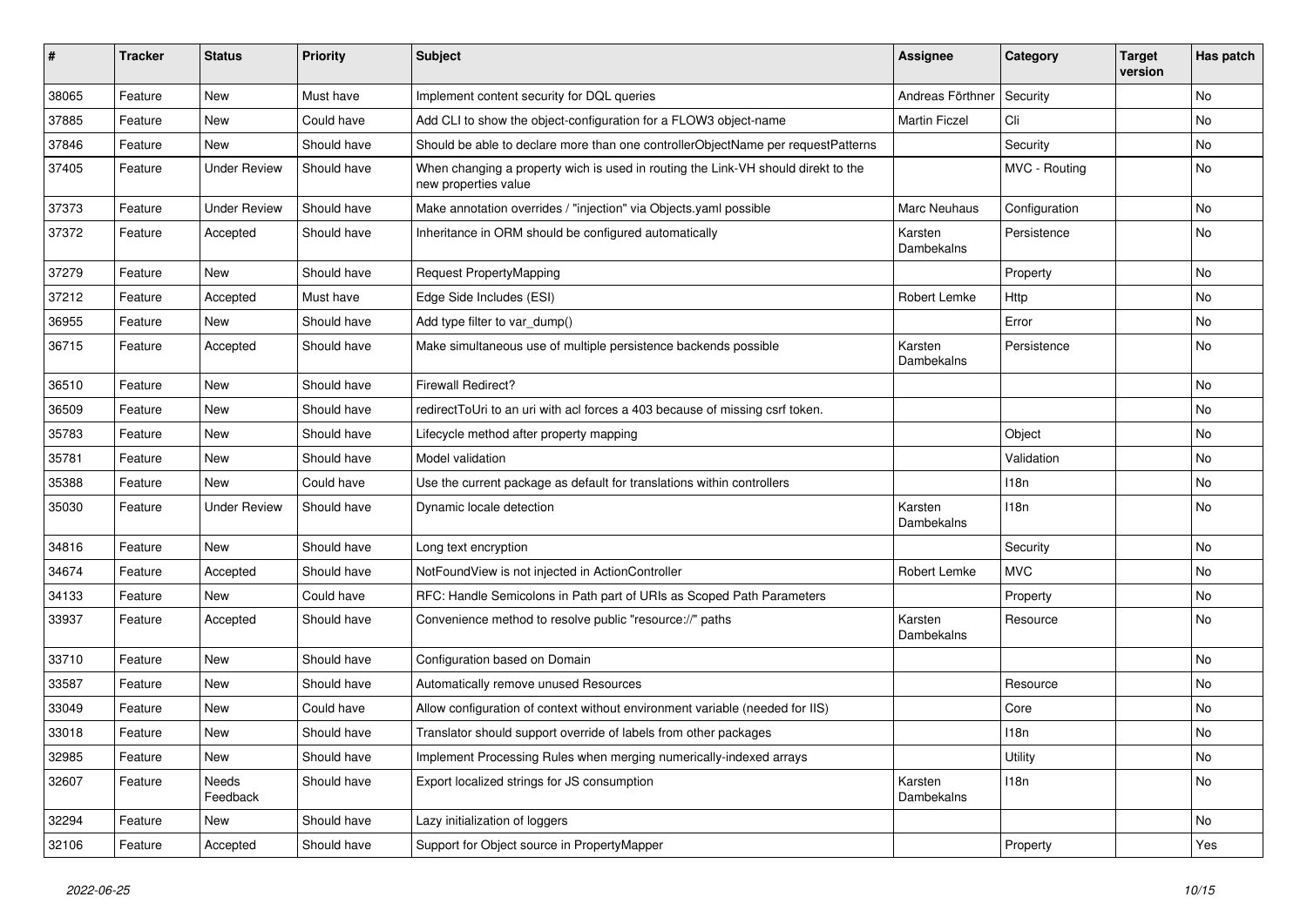| #     | <b>Tracker</b> | <b>Status</b>            | <b>Priority</b> | <b>Subject</b>                                                                  | <b>Assignee</b>       | Category      | <b>Target</b><br>version | Has patch |
|-------|----------------|--------------------------|-----------------|---------------------------------------------------------------------------------|-----------------------|---------------|--------------------------|-----------|
| 31484 | Feature        | Needs<br>Feedback        | Could have      | possibility to modify inner workings of proxy class builder                     |                       |               |                          | No        |
| 31262 | Feature        | <b>New</b>               | Should have     | Named arguments in Objects.yaml for constructor arguments                       |                       | Object        |                          | No        |
| 31261 | Feature        | <b>New</b>               | Should have     | Virtual objects - generate proxy classes for interfaces                         |                       | Object        |                          | No        |
| 30933 | Feature        | Needs<br>Feedback        | Should have     | Check for unique constraints on add()                                           | Karsten<br>Dambekalns | Persistence   |                          | No        |
| 30890 | Feature        | Accepted                 | Should have     | Developer Toolbar                                                               | Christian Müller      | <b>MVC</b>    |                          | No        |
| 30428 | Feature        | New                      | Should have     | Cloning of request arguments                                                    |                       | <b>MVC</b>    |                          |           |
| 30423 | Feature        | <b>New</b>               | Should have     | Rendering template of other action without forward                              |                       | <b>MVC</b>    |                          | No        |
| 30418 | Feature        | New                      | Should have     | Package bootstrapping following dependencies                                    |                       | Core          |                          |           |
| 30258 | Feature        | New                      | Should have     | Support optional package dependencies                                           |                       |               |                          |           |
| 29972 | Feature        | <b>Under Review</b>      | Should have     | <b>Configurable Redirects</b>                                                   | <b>Tim Kandel</b>     | MVC - Routing |                          | No        |
| 29476 | Feature        | New                      | Should have     | Provider rendering time and query count for request                             |                       |               |                          |           |
| 29387 | Feature        | Needs<br>Feedback        | Should have     | A token with wrong credentials should throw an exception                        | Andreas Förthner      | Security      |                          |           |
| 29258 | Feature        | Needs<br>Feedback        | Should have     | Provide a way to override classes by environment                                |                       |               |                          | No        |
| 28399 | Feature        | Needs<br>Feedback        | Should have     | Validation message and code should be configurable for bundled validators       |                       | Validation    |                          | No        |
| 28231 | Feature        | <b>New</b>               | Should have     | Allow output to STDERR for CLI Response                                         |                       | <b>MVC</b>    |                          |           |
| 28136 | Feature        | New                      | Should have     | HTTP Semantics for Transactions and more                                        |                       | Persistence   |                          | No        |
| 28074 | Feature        | <b>Needs</b><br>Feedback | Should have     | Provide a shell script that installs Phoenix or FLOW3 from git                  | Markus Bucher         |               |                          | No        |
| 28052 | Feature        | On Hold                  | Should have     | Possibility to enable or disable accounts                                       | Julian Kleinhans      | Security      |                          | No        |
| 27322 | Feature        | On Hold                  | Should have     | Add support for Appserver-in-PHP, which could result in much faster executions. | Christopher<br>Hlubek |               |                          | No        |
| 26986 | Feature        | Accepted                 | Should have     | Debug toolbar                                                                   | Christian Müller      |               |                          | No        |
| 26943 | Feature        | Needs<br>Feedback        | Should have     | Add i18n support to domain models                                               | Karsten<br>Dambekalns | 118n          |                          | No        |
| 26767 | Feature        | New                      | Should have     | Reflection method to get a method return type and documentation                 |                       | Reflection    |                          |           |
| 26765 | Feature        | Accepted                 | Should have     | Support class schema features for every reflected class                         | Karsten<br>Dambekalns | Reflection    |                          | No        |
| 26745 | Feature        | New                      | Should have     | MVC should know about entities lying in the session                             |                       | <b>MVC</b>    |                          | No        |
| 9968  | Feature        | New                      | Should have     | Promote security publishing configuration automatically when persisting models  | Andreas Förthner      | Security      |                          |           |
| 9861  | Feature        | Needs<br>Feedback        | Should have     | Leave logging up and running as long as possible                                |                       | Log           |                          | No        |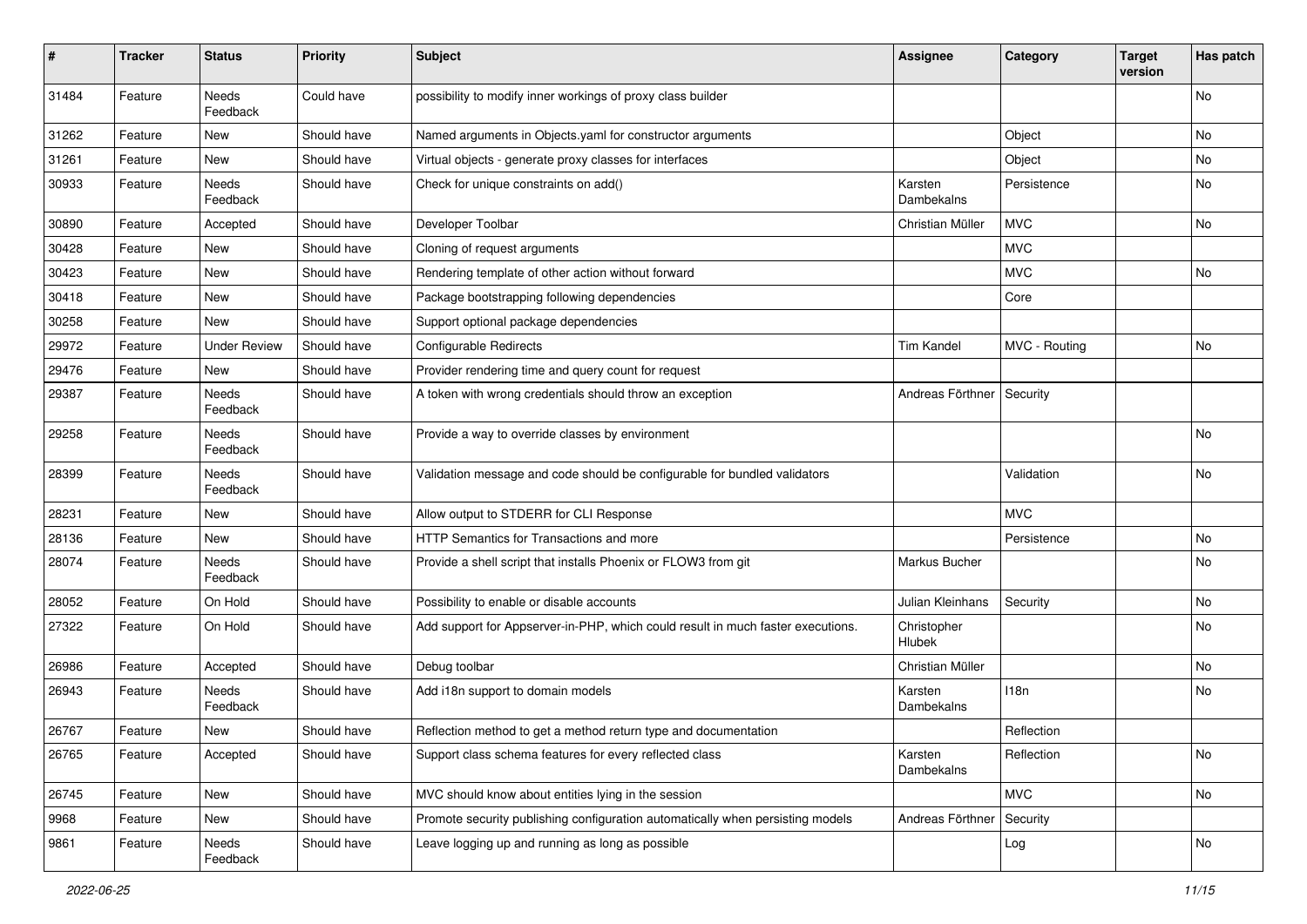| #     | <b>Tracker</b>   | <b>Status</b>     | <b>Priority</b> | Subject                                                                                                    | Assignee                     | Category      | <b>Target</b><br>version | Has patch |
|-------|------------------|-------------------|-----------------|------------------------------------------------------------------------------------------------------------|------------------------------|---------------|--------------------------|-----------|
| 9537  | Feature          | <b>New</b>        | Should have     | Query criterions should be able to compare whole objects                                                   |                              | Persistence   |                          |           |
| 9313  | Feature          | New               | Should have     | Support for currencies                                                                                     |                              | 118n          |                          | No.       |
| 8981  | Feature          | New               | Could have      | Security/Performance: Provide Webserver Configuration file for common webservers -<br>do not use .htaccess |                              |               |                          |           |
| 8464  | Feature          | <b>New</b>        | Should have     | Write settings using the ConfigurationManager                                                              |                              | Configuration |                          | No        |
| 8463  | Feature          | New               | Should have     | Check security policy for objects reconstituted in the session scope                                       |                              | Security      |                          |           |
| 8462  | Feature          | New               | Should have     | Check subobjects in query rewriting                                                                        |                              | Security      |                          |           |
| 6712  | Feature          | Accepted          | Should have     | Implement mixin support                                                                                    | Robert Lemke                 | <b>AOP</b>    |                          |           |
| 6603  | Feature          | New               | Must have       | Provide a policy management API                                                                            | Andreas Förthner             | Security      |                          |           |
| 6602  | Feature          | New               | Could have      | Implement after invocation handling                                                                        | Andreas Förthner             | Security      |                          |           |
| 6178  | Feature          | New               | Should have     | Implement FileType and FileSize validators                                                                 |                              | Validation    |                          |           |
| 5774  | Feature          | New               | Should have     | Package Manager should clear all cache entries tagged with %PACKAGE%                                       |                              | Package       |                          |           |
| 5442  | Feature          | New               | Should have     | Destroy session / logout user on deleting an account                                                       | Andreas Förthner             | Security      |                          |           |
| 4146  | Feature          | Accepted          | Should have     | Support typed parameters for validation                                                                    | Karsten<br><b>Dambekalns</b> | Validation    |                          |           |
| 3728  | Feature          | <b>New</b>        | Should have     | Support arrays of objects as controller arguments                                                          |                              | <b>MVC</b>    |                          |           |
| 3621  | Feature          | <b>New</b>        | Should have     | Implement dynamic firewall filter registration                                                             | Andreas Förthner             | Security      |                          |           |
| 3619  | Feature          | New               | Should have     | Implement System Policy Support/System Security                                                            | Andreas Förthner             | Security      |                          |           |
| 3588  | Feature          | Accepted          | Should have     | Support value objects in the Object Factory                                                                | Robert Lemke                 | Object        |                          |           |
| 3587  | Feature          | New               | Could have      | Enforce validation rules for value objects already in constructor                                          |                              | Validation    |                          |           |
| 3580  | Feature          | New               | Must have       | Create an administration panel for the FLOW3 Development context                                           |                              | <b>MVC</b>    |                          |           |
| 3312  | Feature          | Needs<br>Feedback | Should have     | Allow for easy logging by annotations                                                                      | Robert Lemke                 | Log           |                          |           |
| 3306  | Feature          | Accepted          | Should have     | Flush routes cache automatically on class file modifications                                               | Robert Lemke                 | <b>MVC</b>    |                          |           |
| 3305  | Feature          | Accepted          | Must have       | Unmodified objects retrieved from a repository should not be validated in the<br>controller                | Robert Lemke                 | <b>MVC</b>    |                          | No        |
| 3153  | Feature          | New               | Should have     | Support of action based filter rules defined by annotation.                                                |                              | <b>MVC</b>    |                          |           |
| 2817  | Feature          | Needs<br>Feedback | Should have     | Provide safeguard for preventing multiple submits of a form                                                |                              | <b>MVC</b>    |                          | No        |
| 1856  | Feature          | New               | Should have     | The Package Manager checks dependencies between packages on each activation /<br>deactivation              | Christopher<br>Hlubek        | Package       |                          |           |
| 1785  | Feature          | <b>New</b>        | Must have       | Automatic garbage collection for expired cache entries                                                     |                              | Cache         |                          |           |
| 890   | Feature          | <b>New</b>        | Should have     | Add priority for advice chains                                                                             | Robert Lemke                 | <b>AOP</b>    |                          |           |
| 58184 | Major<br>Feature | New               | Should have     | HTTP request argument building for different use cases                                                     |                              | Http          |                          | No        |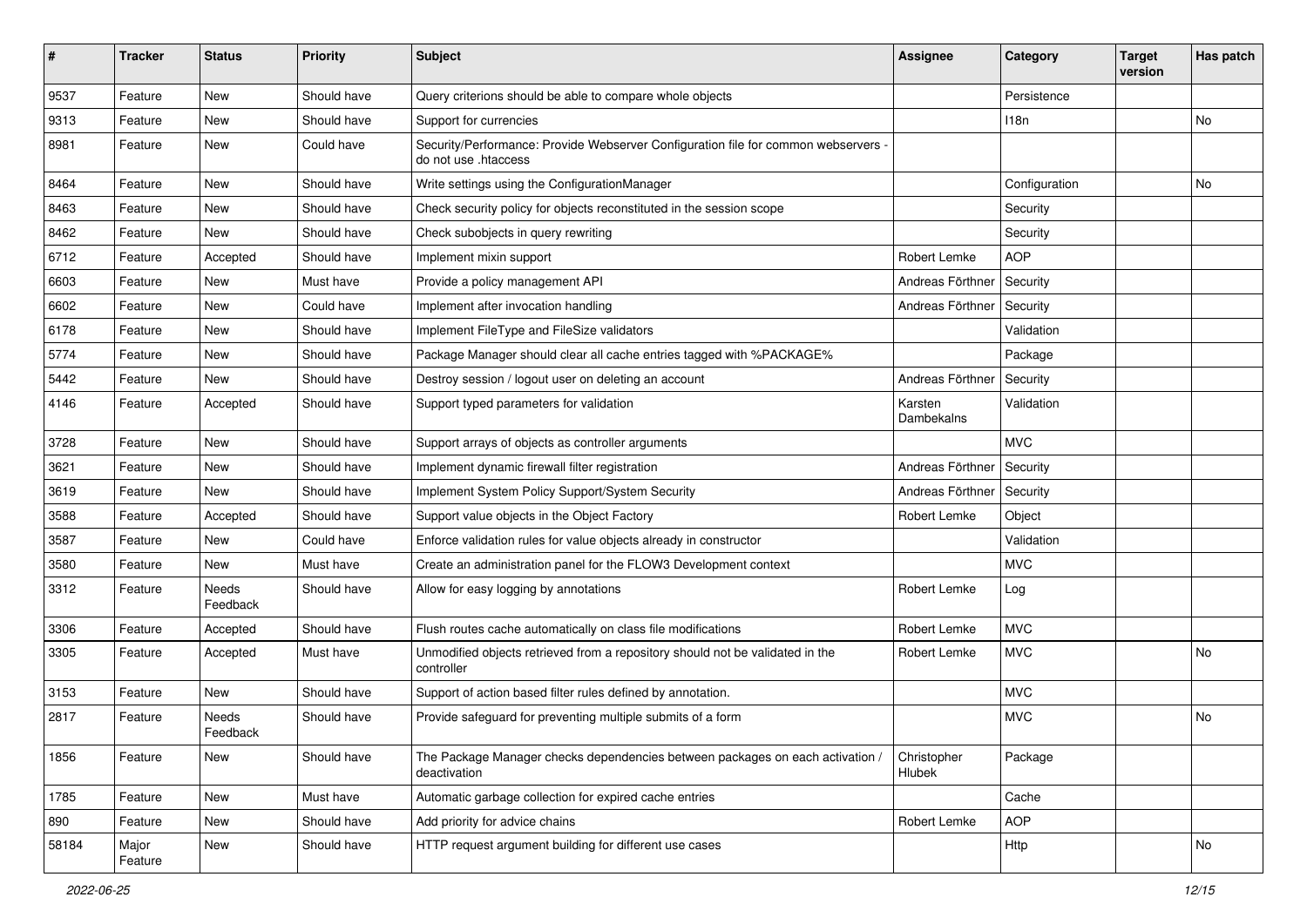| ∦     | <b>Tracker</b>   | <b>Status</b>       | <b>Priority</b> | <b>Subject</b>                                                                                                       | Assignee              | Category        | <b>Target</b><br>version | Has patch      |
|-------|------------------|---------------------|-----------------|----------------------------------------------------------------------------------------------------------------------|-----------------------|-----------------|--------------------------|----------------|
| 56602 | Major<br>Feature | <b>New</b>          | Should have     | Handling Of Multi Identity Entities                                                                                  |                       | Persistence     |                          | N <sub>o</sub> |
| 33258 | Major<br>Feature | Accepted            | Should have     | Implement support for Assetic                                                                                        |                       |                 |                          | No             |
| 3585  | Major<br>Feature | <b>New</b>          | Should have     | Implement support for value objects                                                                                  |                       |                 |                          | No.            |
| 61043 | Task             | <b>New</b>          | Should have     | Rename ClassSchema to ModelSchema                                                                                    |                       | Reflection      |                          | No.            |
| 58408 | Task             | <b>New</b>          | Should have     | Disable manualy persisting                                                                                           |                       |                 |                          | No             |
| 55958 | Task             | <b>New</b>          | Should have     | RFC: Use PHP 5.4 closure features for direct ObjectAccess                                                            |                       |                 |                          | No             |
| 55957 | Task             | <b>New</b>          | Should have     | RFC: Optimize AOP proxies                                                                                            |                       | <b>AOP</b>      |                          | No             |
| 55953 | Task             | <b>New</b>          | Could have      | Repair and streamline ValueObject support                                                                            |                       | Persistence     |                          | No.            |
| 52280 | Task             | <b>Under Review</b> | Should have     | Throw Exception if there is an array in PSR-0 autoload                                                               |                       |                 |                          | Yes            |
| 51530 | Task             | <b>New</b>          | Should have     | Improve speed of Files::readDirectoryRecursively using RecursiveDirectoryIterator?                                   |                       |                 |                          | N <sub>o</sub> |
| 51286 | Task             | <b>New</b>          | Should have     | Custom error views should introduce a controller context somehow                                                     |                       |                 |                          | <b>No</b>      |
| 50382 | Task             | <b>New</b>          | Should have     | Impossible to use arguments in CLI that are added by overriding<br>initializeCommandMethodArguments()                |                       | Command         |                          | <b>No</b>      |
| 49806 | Task             | Accepted            | Should have     | Date formatting should care about the time zone                                                                      | Adrian Föder          | 118n            |                          | <b>No</b>      |
| 48296 | Task             | Needs<br>Feedback   | Should have     | Missing method in ExceptionHandlerInterface                                                                          |                       |                 |                          | N <sub>o</sub> |
| 47859 | Task             | Accepted            | Should have     | Logging: Do not log all decisions in \TYPO3\Flow\Security\Aspect\LoggingAspect                                       | Robert Lemke          | Security        |                          | <b>No</b>      |
| 46823 | Task             | Accepted            | Should have     | Detect APC and APCu correctly                                                                                        |                       | Cache           |                          | <b>No</b>      |
| 46011 | Task             | <b>New</b>          | Should have     | Validate annotation with missing type should throw useful error                                                      |                       | Validation      |                          | No             |
| 46009 | Task             | <b>New</b>          | Should have     | Improve error message for missing class in Flow annotation driver                                                    |                       | Persistence     |                          | N <sub>o</sub> |
| 45253 | Task             | Accepted            | Must have       | Throw exception in PointcutMethodNameFilter if given method's argument does not<br>match the actual method signature | Christian Müller      | Security        |                          | N <sub>o</sub> |
| 44712 | Task             | Accepted            | Should have     | Decouple Argument-Building in the HTTP-Request-Constructor                                                           |                       | Http            |                          | No             |
| 44542 | Task             | <b>New</b>          | Should have     | Mention the risk of requestPatterns regarding foreign package's SecurityContext<br>usage                             | Adrian Föder          | Documentation - |                          | N <sub>o</sub> |
| 44396 | Task             | Accepted            | Should have     | Move Doctrine ORM integration onto own namespace                                                                     | Karsten<br>Dambekalns | Persistence     |                          | N <sub>o</sub> |
| 44375 | Task             | Accepted            | Should have     | Make all persistence reads go through repositories                                                                   | Karsten<br>Dambekalns | Persistence     |                          | N <sub>o</sub> |
| 44314 | Task             | Accepted            | Must have       | slightly file permissions for /Configuration/* and /Data/Persistent/EncryptionKey                                    | Karsten<br>Dambekalns | Security        |                          | No.            |
| 43993 | Task             | <b>New</b>          | Should have     | Warn when no migrations are found at all during doctrine:migrate                                                     |                       | Persistence     |                          | No.            |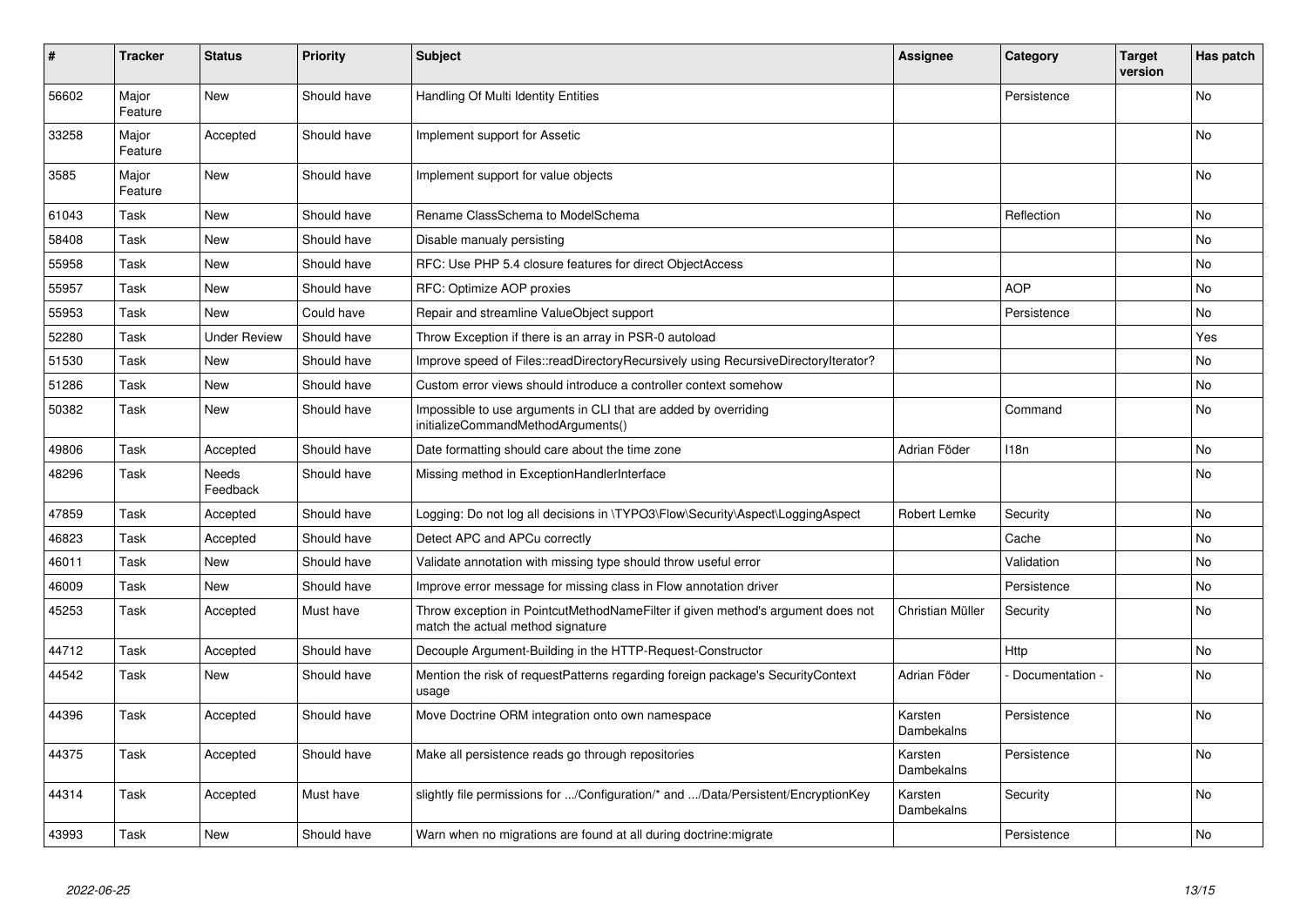| #     | Tracker    | <b>Status</b>       | <b>Priority</b> | <b>Subject</b>                                                                                          | Assignee                | Category          | <b>Target</b><br>version | Has patch |
|-------|------------|---------------------|-----------------|---------------------------------------------------------------------------------------------------------|-------------------------|-------------------|--------------------------|-----------|
| 43930 | Task       | Needs<br>Feedback   | Should have     | Remove canRender() completely?!                                                                         | Sebastian<br>Kurfuerst  |                   |                          | No        |
| 42550 | Task       | Under Review        | Should have     | Add top-level .htaccess to block everything but Web                                                     | Karsten<br>Dambekalns   |                   |                          | No        |
| 41832 | Task       | New                 | Should have     | Improve error handling for incompatible packages                                                        | Christian Jul<br>Jensen | Package           |                          | No        |
| 41807 | Task       | <b>Under Review</b> | Should have     | Initialize the eventmanager in the EntityManagerInterface                                               |                         | Persistence       |                          | No        |
| 41414 | Task       | Needs<br>Feedback   | Should have     | Check packageKey naming / file structure below Packages/Vendor                                          |                         | Package           |                          | No        |
| 38038 | Task       | Accepted            | Should have     | Proofread FLOW3 manual                                                                                  | Ryan J. Peterson        | - Documentation - |                          | No        |
| 37831 | Task       | New                 | Could have      | Evaluate using PHP 5.4's internal web server for Functional Testing                                     |                         | - Testing -       |                          | No        |
| 36840 | Task       | Accepted            | Should have     | Improve exception for wrong locales                                                                     | Karsten<br>Dambekalns   | 118n              |                          | No        |
| 36800 | Task       | Accepted            | Should have     | Streamline Resource object API                                                                          | Robert Lemke            | Resource          |                          | No        |
| 35970 | Task       | <b>New</b>          | Should have     | Improve performance of Utility/Arrays::integerExplode by using array_map                                |                         |                   |                          | No        |
| 35709 | Task       | New                 | Should have     | Implement global Command aliases                                                                        |                         | Cli               |                          | No        |
| 33069 | Task       | New                 | Should have     | Make command output sparse, implement generic verbose switch                                            |                         | Command           |                          | No        |
| 31339 | Task       | On Hold             | Could have      | Search                                                                                                  |                         | Documentation -   |                          | No        |
| 29202 | Task       | New                 | Should have     | Provide a Cherokee Server Configuration for FLOW3                                                       |                         | Documentation -   |                          |           |
| 27561 | Task       | Accepted            | Could have      | Complete documentation                                                                                  |                         | Documentation -   |                          | <b>No</b> |
| 25907 | Task       | New                 | Should have     | Referrer should only contain the URI of the previous request                                            |                         | <b>MVC</b>        |                          |           |
| 6601  | Task       | On Hold             | Could have      | Introduce a new roles definition syntax including runtime constraints                                   | Andreas Förthner        | Security          |                          |           |
| 3755  | Task       | New                 | Must have       | Concurrency stress testing and cache mechanism                                                          |                         | - Testing -       |                          |           |
| 51809 | <b>Bug</b> | <b>Under Review</b> | Must have       | Commit "[BUGFIX] Published resources don't support symlinks" produces an fatal<br>error on Windows      | Adrian Föder            | Core              | 2.0.1                    | <b>No</b> |
| 48898 | <b>Bug</b> | New                 | Must have       | configuration for roles fails if one of Policy yaml files contain empty "roles array"                   | Christian Müller        | Security          | 2.0.1                    | <b>No</b> |
| 48093 | Bug        | New                 | Must have       | AbstractCompositeValidators memory consumption continuously grow                                        |                         | Validation        | 2.0.1                    | Yes       |
| 47950 | <b>Bug</b> | New                 | Should have     | import of remote resources                                                                              |                         | Resource          | 2.0.1                    | No        |
| 47858 | <b>Bug</b> | Needs<br>Feedback   | Should have     | Remove .htaccess from Composer Installer Essentials                                                     | Christopher<br>Hlubek   | Package           | 2.0.1                    | No        |
| 47487 | <b>Bug</b> | New                 | Should have     | Functional test classes in package without classes are not compiled                                     |                         | Core              | 2.0.1                    | No        |
| 47331 | Bug        | Accepted            | Must have       | ObjectManager shutdown with Dependency Injection Proxy causes fatal errors                              |                         | Object            | 2.0.1                    | No        |
| 47325 | Bug        | <b>Under Review</b> | Should have     | ReflectionData and classSchema caches need not be freezable                                             |                         | Reflection        | 2.0.1                    | No        |
| 46716 | Bug        | New                 | Must have       | Empty class names in Dependencylnjection proxy code when using Caches /<br>Factory-created dependencies |                         | Object            | 2.0.1                    | No        |